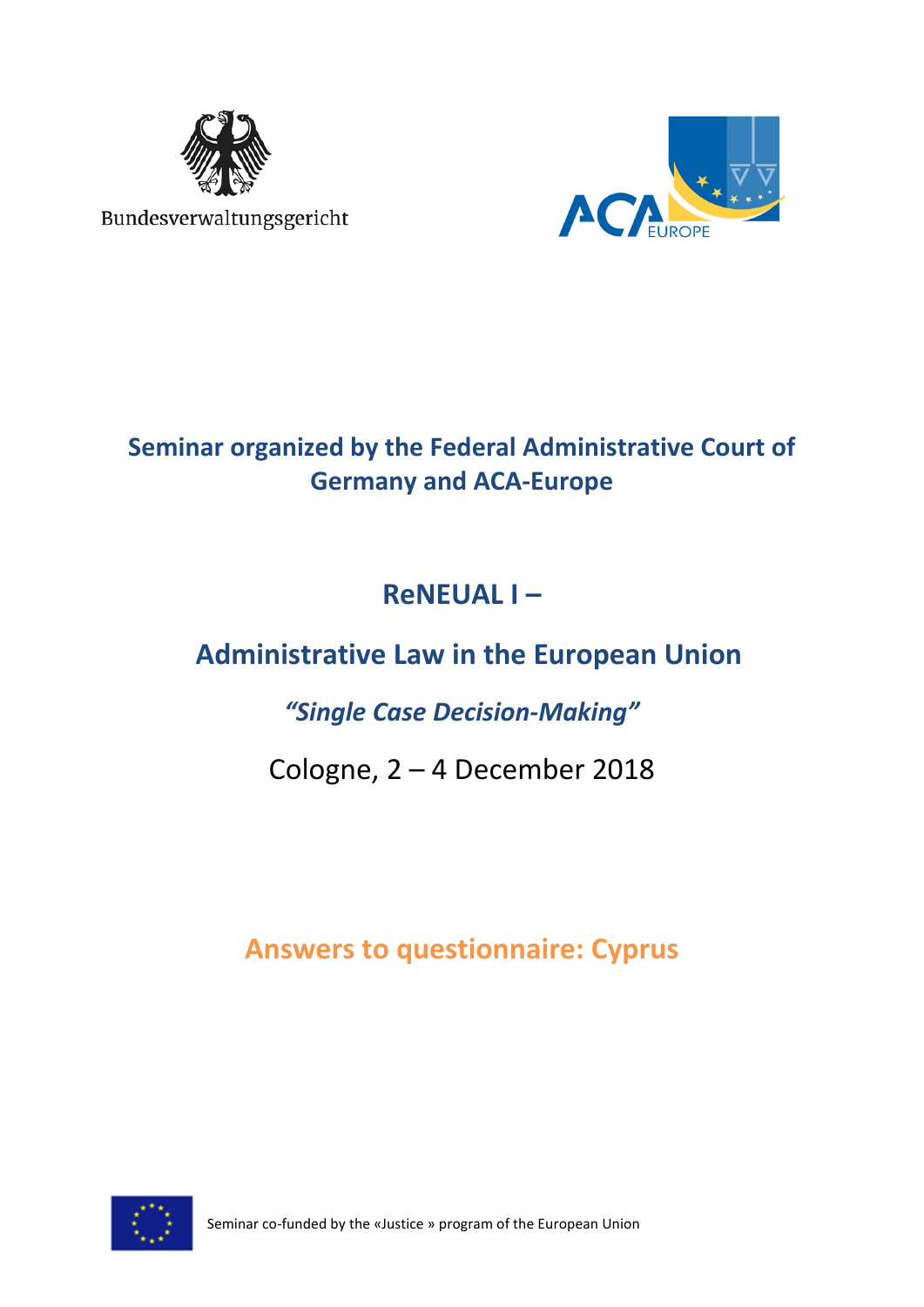Mr. Justice Leonidas Parparinos, Supreme Court of Cyprus

### **ACA-Europe questionnaire**

### **ReNEUAL I - Administrative Law in the European Union: Single case decisionmaking**

### **I. Parties to Administrative Proceedings: Categories and Legal Positions**

**1. (a)** As a general rule, only parties adversely affected by the intended decision enjoy procedural rights in administrative proceedings. Applicants and addressees of intended decisions are amongst the first to be determined as parties to proceedings since their interests might be adversely affected by the intended decision. For example, for the demolition of a construction, for urban planning purposes, the government, through the designated competent public authority, must acquire requisition or eminent domain of the ownership (expropriation of private property for public use), in accordance with Article 23 of the Constitution. Furthermore, the decision of a competent public authority to issue a certificate or license or permanently or temporarily revoke a license for non-compliance with statutory provisions will be addressed to the applicant or addressee.

Other individuals, associations, non-governmental organisations or other administrative bodies enjoy procedural rights in administrative proceedings if the relevant legislation applied so provides. Such provisions are distinctly made, if a large number of people are to be affected by the intended decision or environmental impact considerations need to be taken into account. For example, by virtue of the *Planning Act of 1972, 90/1972*, the Town Planning and Housing Authority, is under a statutory obligation to take into account the views and recommendations of any person, body or authority, including those of the Local Authorities, before altering or issuing a Local Planning Scheme<sup>1</sup> . Likewise, it is under a similar obligation (obligation to consult) before issuing or refusing to issue a planning permit<sup>2</sup>. Such parties may include adversely affected individuals, municipalities, Local Authorities with possible environmental or other interests in mind (e.g. health concerns).

Furthermore, the *Environmental Impact Act οf 2018* provides for the participation of a plethora of third parties, whose interests are adversely affected, when the provisions of the said statute apply. According to the provisions of the statute the following distinct definitions are made:

- "interested public" means public adversely affected or potentially adversely affected or whose rights are being jeopardised from the intended decisions relating to the environmental impact of the projects conducted according to the provisions of the statute, and non-governmental organisations whose Articles of Association or Memorandum determine as their primary purpose of establishment the protection of the environment are regarded as having rights adversely affected;
- "interested authorities" means the authorities that are possibly interested in a project or have a reasonable interest in the environmental impact a project might have or hold particular expertise due to their specialised competences in environmental matters or due to local and/or district competences and

 $<sup>1</sup>$  Section 12C of the 90/1972 Act</sup>

<sup>&</sup>lt;sup>2</sup> Section 23(2)(b) of the  $90/1972$  Act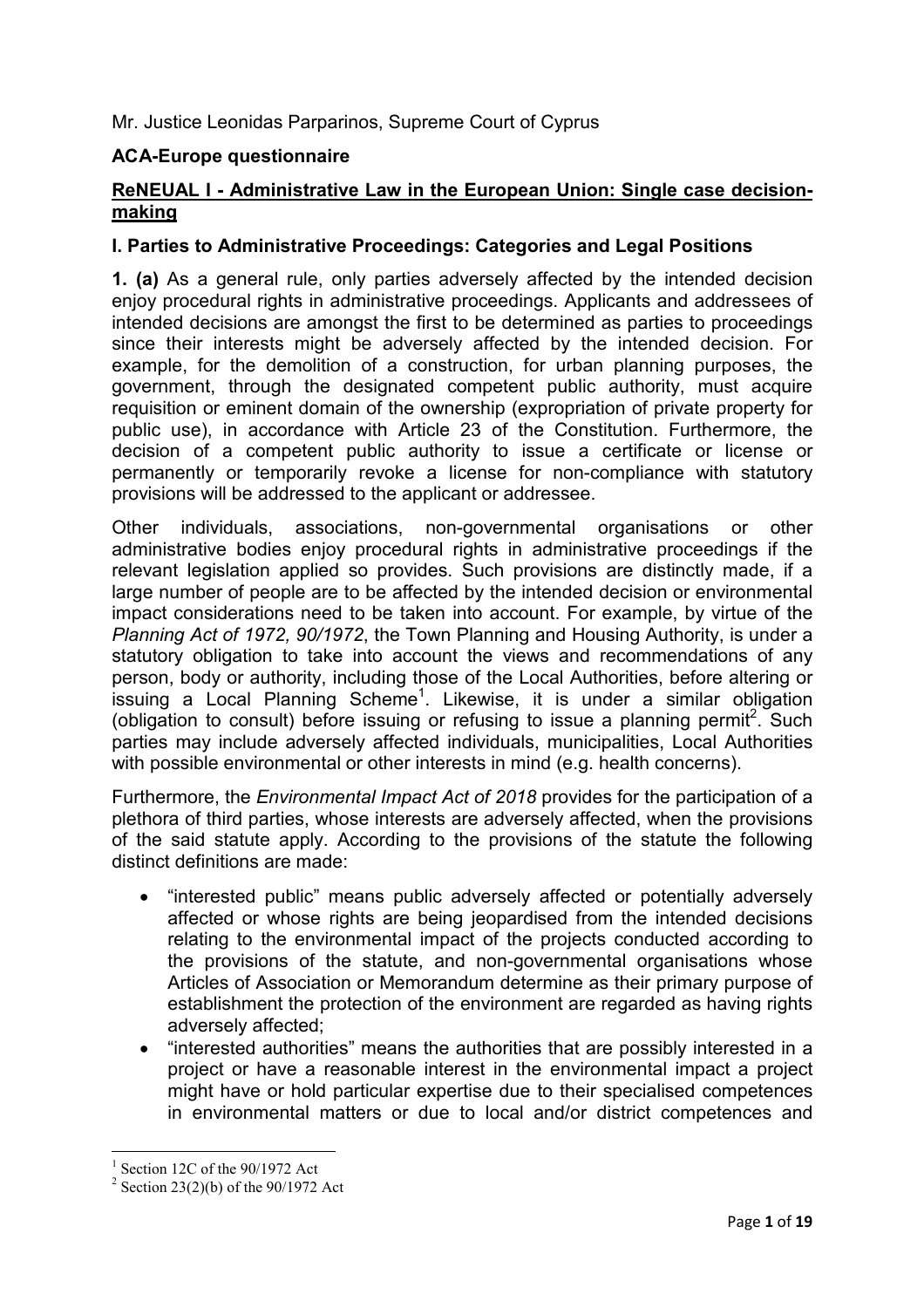include Local Authorities, depending on the nature of the prospective project and the expected, serious impact it can have on the environment, such Authorities are included in Annex III, the content of which is non-exhaustive:-

### Interested Authorities (Annex III)

- $\triangleright$  State General Laboratory (Ministry of Health)
- $\triangleright$  Cyprus Wildlife Service (Ministry of Interior)
- Department of Fisheries and Marine Research (Ministry of Agriculture, Rural Development and Environment)
- Water Development Department (Ministry of Agriculture, Rural Development and Environment)
- $\triangleright$  Department of Antiquities (Ministry of Transport, Communications and Works)
- Geological Survey Department (Ministry of Agriculture, Rural Development and Environment)
- Department of Agriculture (Ministry of Agriculture, Rural Development and Environment)
- Department of Forests (Ministry of Agriculture, Rural Development and Environment)
- $\triangleright$  Deputy Ministry of Shipping
- Department of Labour Inspection (Ministry of Labour, Welfare and Social Insurance)
- $\triangleright$  Medical and Public Health Service (Ministry of Health)
- Department of Meteorology (Ministry of Agriculture, Rural Development and Environment)
- $\triangleright$  Department of Town Planning and Housing (Ministry of Interior)
- Department of Public Works (Ministry of Transport, Communications and Works)
- Energy Service (Ministry of Energy, Commerce, Industry and Tourism)
- > Hydrocarbon Service (Ministry of Energy, Commerce, Industry and Tourism)
- Local Authorities within their administrative district bounds a prospective project is assessed for execution.

### **(b)** Sources for the definition of parties to be determined by the administrative authority providing the procedure:

- *General Codification: –* the *General Principles of Administrative Law, Act of 1999* prescribes the procedural rights to be observed*.* Despite not explicitly defining the categories of parties who are eligible to participate in administrative proceedings, the statute, nevertheless, expressly refers to certain procedural rights as enjoyed by persons adversely affected by an intended decision of an administrative authority e.g. the right to be heard is enjoyed by any person who will be adversely affected by the intended decision.
- *Applicable statutes / statutory instruments: –* determine and define parties to be consulted / participate in administrative proceedings.
- *Jurisprudence: –* the experience of the Courts in the matter of parties differs from its administrative counterpart, however, despite their differences, the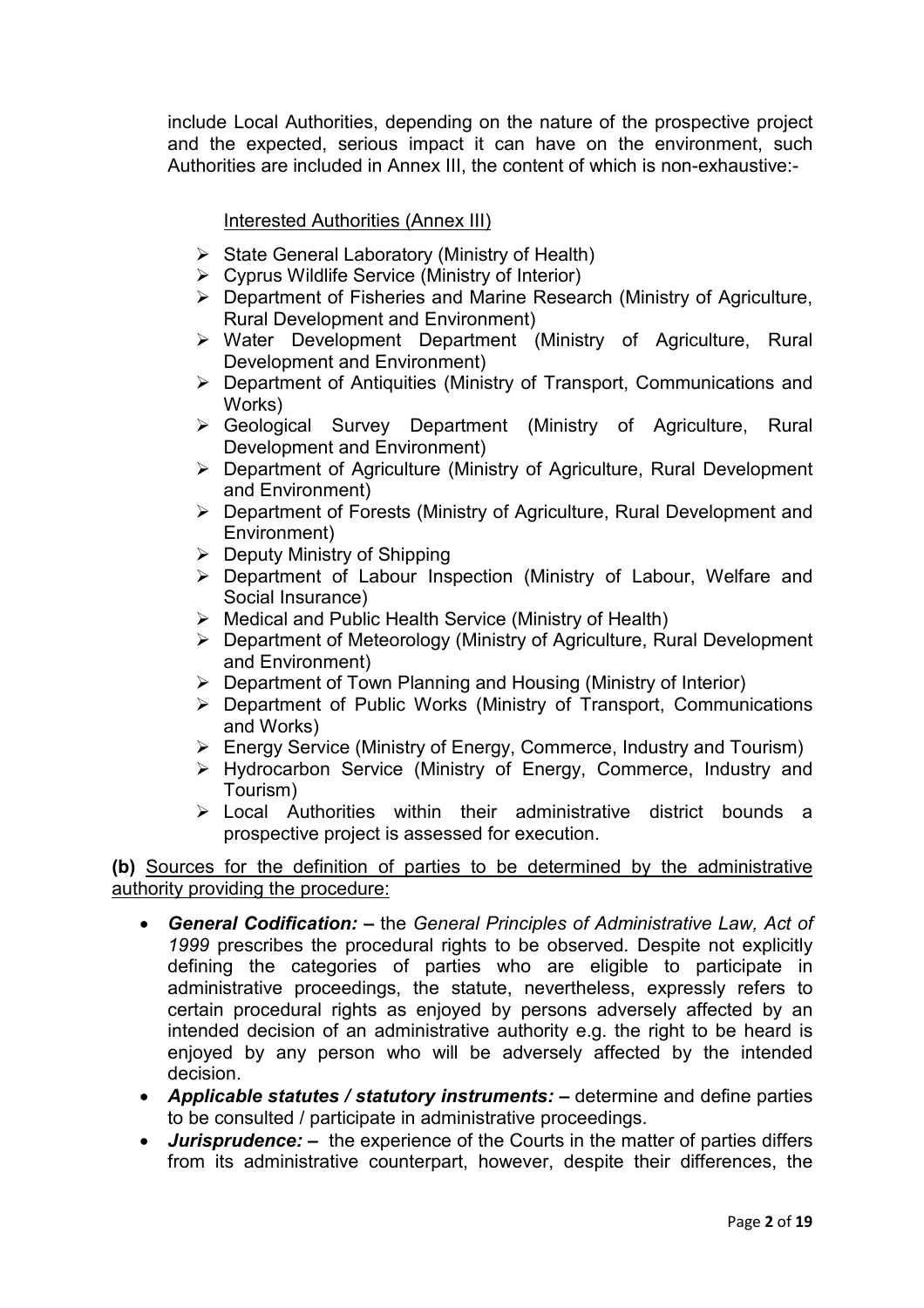jurisprudence of the Courts is a source of guidance to administrative authorities.

• *Custom: –* consultation might be based on administrative custom rather than a law-bound obligation. For example, it is customary for municipalities<sup>3</sup> or community councils to take into account the views of residents living in close vicinity to a project under assessment, which may adversely affect them, for the purpose of issuing or not a building permit, in order to ascertain their views.

**2. (a) and (b)** *Additional parties to administrative proceedings*: for example, by virtue of *section 17* of the *Environmental Impact Act οf 2018,* and independently of any other provisions prescribed by the *Planning Act of 1972, 90/1972* or any other statute or administrative custom, the Town Planning and Housing Authority when assessing an application for a planning permit or any other administrative authority for that matter, assessing an application, and when the provisions of the *Environmental Impact Act οf 2018* apply, is obliged to take into account the opinion of the following persons before reaching a decision:

- i. The Report of the Environmental Protection Authority prepared under section 24,
- ii. The opinion of the Environmental Protection Authority prepared under section 29,
- iii. Any views submitted by another state in accordance with section 21, and
- iv. Any views submitted by any person or authority, which under the provisions of the said law have a right to submit their views.

**Rationale:** An administrative decision must be well-informed and duly inquired into every material aspect of the subject matter. Before reaching a decision, an administrative authority is duty-bound by this *sine qua non* obligation.

**3.** Potential parties who are not parties by law, may participate in administrative proceedings at a request. For example, when a municipality examines whether to grant or not a building permit for the construction of a commercial complex or a mall in a residential area, the opinion of the residents living in close vicinity to the potential project is a factor to be considered. Residents adversely affected (usually acting as a group) by the potential issuance may request to participate in the administrative procedure on their own motion, in order to have their views or objections taken into account.

**4. (a)** This depends on the provisions of the applicable statute. The administrative body providing the procedure will determine entitled third parties, in accordance with applicable law, i.e. the *Environmental Impact Act of 2018*. Similarly, by virtue of the *Planning Act of 1972, 90/1972*, the Town Planning and Housing Authority, is under a statutory obligation to consult any person or authority, before issuing or refusing to issue a planning permit<sup>4</sup>.

**(b)** Again, an obligation to announce would be prescribed by law. For example, by virtue of the *Environmental Impact Act οf 2018*, if a public hearing has been scheduled by the Environmental Protection Authority to take place, it must be

<sup>&</sup>lt;sup>3</sup> Roads and Buildings Act, Chapter 96 and Roads and Buildings Regulations

<sup>&</sup>lt;sup>4</sup> Section 23(2)(b) of the  $90/1972$  Act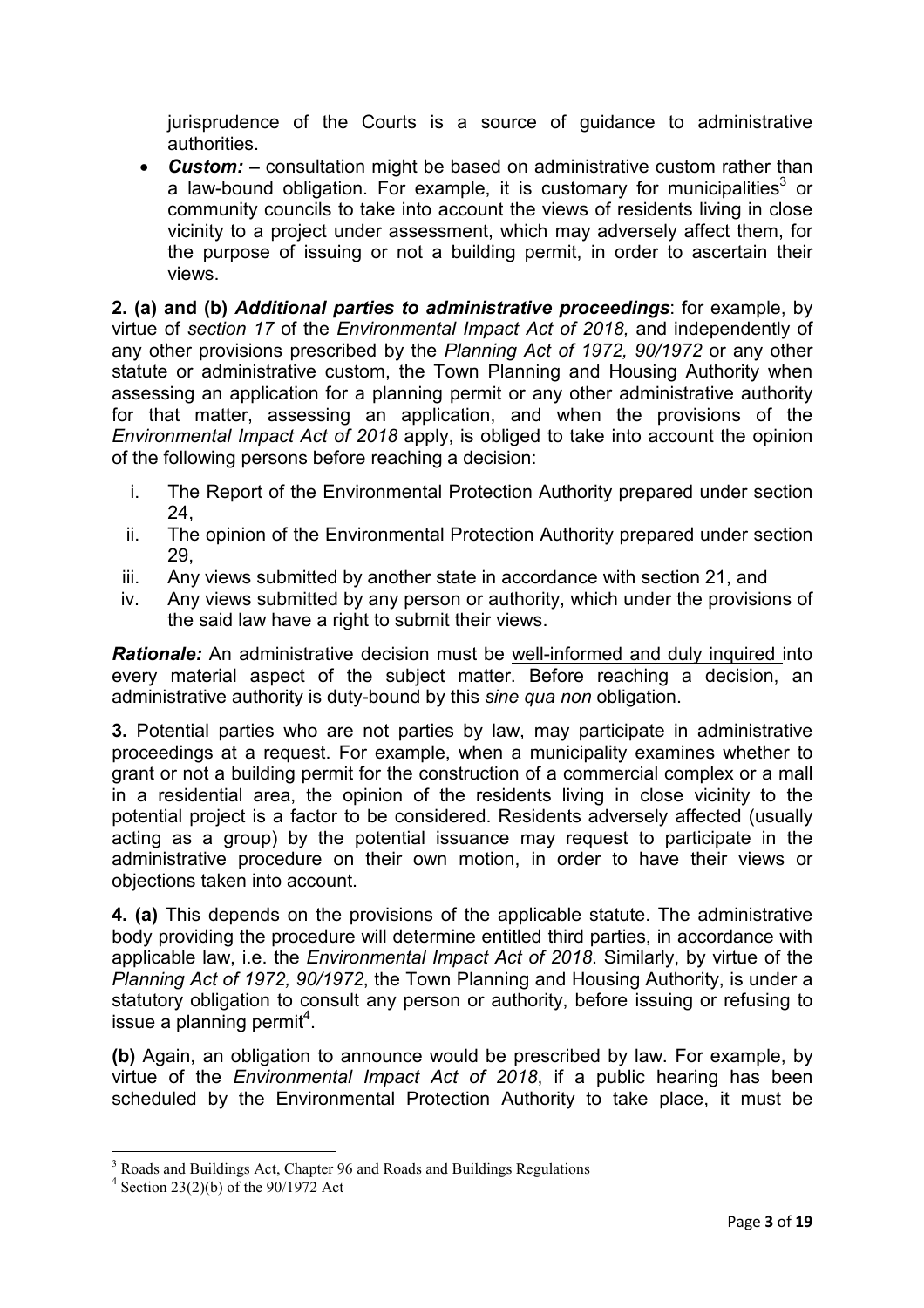announced at least 15 days beforehand<sup>5</sup>. Also, by virtue of *section 12C of the Planning Act, 90/1972*, the Town Planning and Housing Authority is under a statutory obligation to announce the preparation of a Local Planning Scheme or the altering of an existing one and invite any interested party, body or authority including Local Authorities to submit their views and recommendations within a designated time period.

**(c)** Within Cyprus' legal framework for an administrative decision to be contested, leave of the Administrative Court is not required. Equally, no leave of the Supreme Court is required for the first instance judgment to be appealed. Hence, a party's right to challenge the final decision is not impaired or foreclosed if for some reason he did not participate in the administrative proceedings. But, the party must have the required standing to challenge the final decision, in judicial review proceedings. Standing is assessed by the Court on its own motion and once judicial review proceedings have been initiated. The existence of a legitimate interest is presumed, if the recourse is filed by the applicant. If the applicant however, is not the addressee of the administrative decision he must reasonably argue how the administrative decision affects his legitimate interest<sup>6</sup>. No *actio popularis* is available in Cyprus and this was judicially acknowledged in the case of *Pitsillos v. C.B.C. (1982) 3 C.L.R. 208*.

Article 146.2 of the Constitution restricts this right to an aggrieved person, whose existing legitimate interest, as a person or as a member of a community, has been adversely affected by a decision, act or omission. The purpose of this exclusionary rule was to confine judicial review to prejudicially affected parties, however, it is mitigated by attaching a broad interpretation to the notion of 'interest'. By virtue of Article 186 of the Constitution, a "person" is defined as any company, partnership, association, society, institution or body of persons, corporate or unincorporated. In addition, the interest necessary to justify a recourse to the Court is characterised as "legitimate", that is an interest originating or deriving from a person's rights. The interest must be legitimate, present, direct and personal.

The prerequisites for the valid invocation of judicial review may be summarised as follows:

- The pursuer must have an interest in the subject matter set down for judicial review, separate and distinct from the interest of the public or a section of it in the matter.
- The interest must be directly as opposed to indirectly prejudiced, i.e. not as a reflection of prejudice to the interest of a third party.
- The interest must be extant at the time the decision is taken by the administrative authority and must, as the case law establishes, subsist throughout the crucial stages of the proceedings, that is at the time the decision is taken, when recourse is filed to the Court and at the time judgment is delivered.
- The interest of the pursuer must be adversely affected presently, that is at the time the decision is taken or the omission occurs in contrast to future likely prejudice.

 $5$  Section 39(1)(c)(ii)

 $6$  Charalambous v. Republic (No. 1) (1996) 3 C.L.R. 73, 79, 82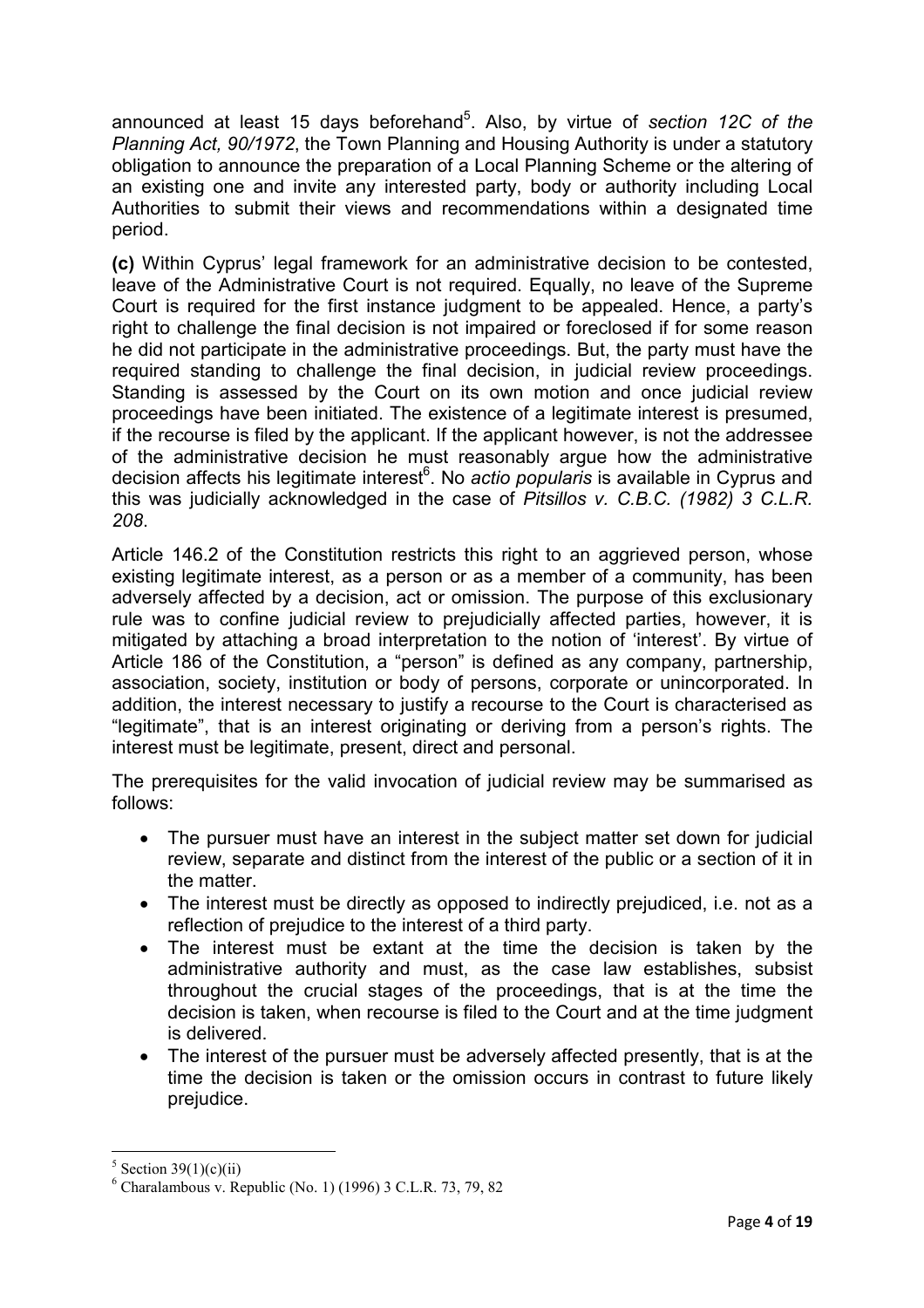**5. (a) and (b)** *Final decision:* The nature of the administrative decision contested is a core aspect. Some administrative 'decisions' cannot be judicially reviewed because they do not satisfy this requirement. Such are, inter alia, internal measures of the administration or preparatory measures preceding final decision or even an administrative authority's opinion. In those instances, the decisions of the administration do not generate rights nor do they impose obligations but merely identify rights existing under the law. In that respect, the non-acceptance of a party/ies' request to participate in administrative proceedings, is a preparatory measure of the administrative authority, preceding a final decision and not one productive of legal consequences. Preparatory measures are not executory in nature.

*Executory nature of the decision:* Only persons adversely affected by an executory act or decision or an omission of the administrative body prescribed in Article 146.1 of the Constitution are legitimised to seek judicial review of its legality. Hence, only acts and decisions definitive of the rights and obligations of the person affected thereby are justiciable, or omissions importing similar consequences. Such an act or decision of administrative bodies is characterised as executory<sup>7</sup>.

Executoriness connotes action expressive of the will of the Administration determinative in itself of the rights and obligations of the subjects of the decision<sup>8</sup>. Executory acts are contrasted to acts of administrative bodies which are informatory, advisory or of a confirmatory character, as aforementioned.

*Other public authorities:* As a general rule, a public authority may not seek judicial review of a decision taken by another public authority; it is not permissible for the Administration or the Executive to be segmented and turn against their own decisions. Unless of course, conflict or dispute of power or competence is contested under *Article 139 of the Constitution*. Semi-governmental organisations, however, may seek judicial review of a decision or omission taken by a public or executive body of the central administration, as long as the decision or omission affects its operations, or for the protection of its interests or competences or for the protection of the natural environment.

**(c)** Such omission may be remedied by the administrative authority any time before a final decision has been taken. Once the final decision has been issued, specific rules apply for its revocation. Revocation is governed by the provisions of the relevant statute or by the *General Principles of Administrative Law Act 158(I)/1999*<sup>9</sup>, if applicable law makes no provision. As a general rule, revocation of an administrative decision after a period of reasonable time, is contrary to the principle of proper administration, especially if in the meantime, the decision, has created to the applicant / addressee, rights or favourable conditions.

**6. (a) and (b**) All those determined by the administrative authority to be parties to the proceedings enjoy the same procedural rights. Administrative proceedings are rule guided by a number of fundamental principles.

The overall legal framework is laid down in *General Principles of Administrative Law Act 158(I)/1999* which specifies one's procedural rights and administration's

<sup>&</sup>lt;sup>7</sup> Constitutionalism-Human Rights-Separation of Powers, Georghios M. Pikis, 2006, Page 116

<sup>&</sup>lt;sup>8</sup> Stephanides v. Municipality of Engomi (1994) 3 C.L.R. 49 (FB)

<sup>&</sup>lt;sup>9</sup> Section 54 of the 158(I)/1999 Act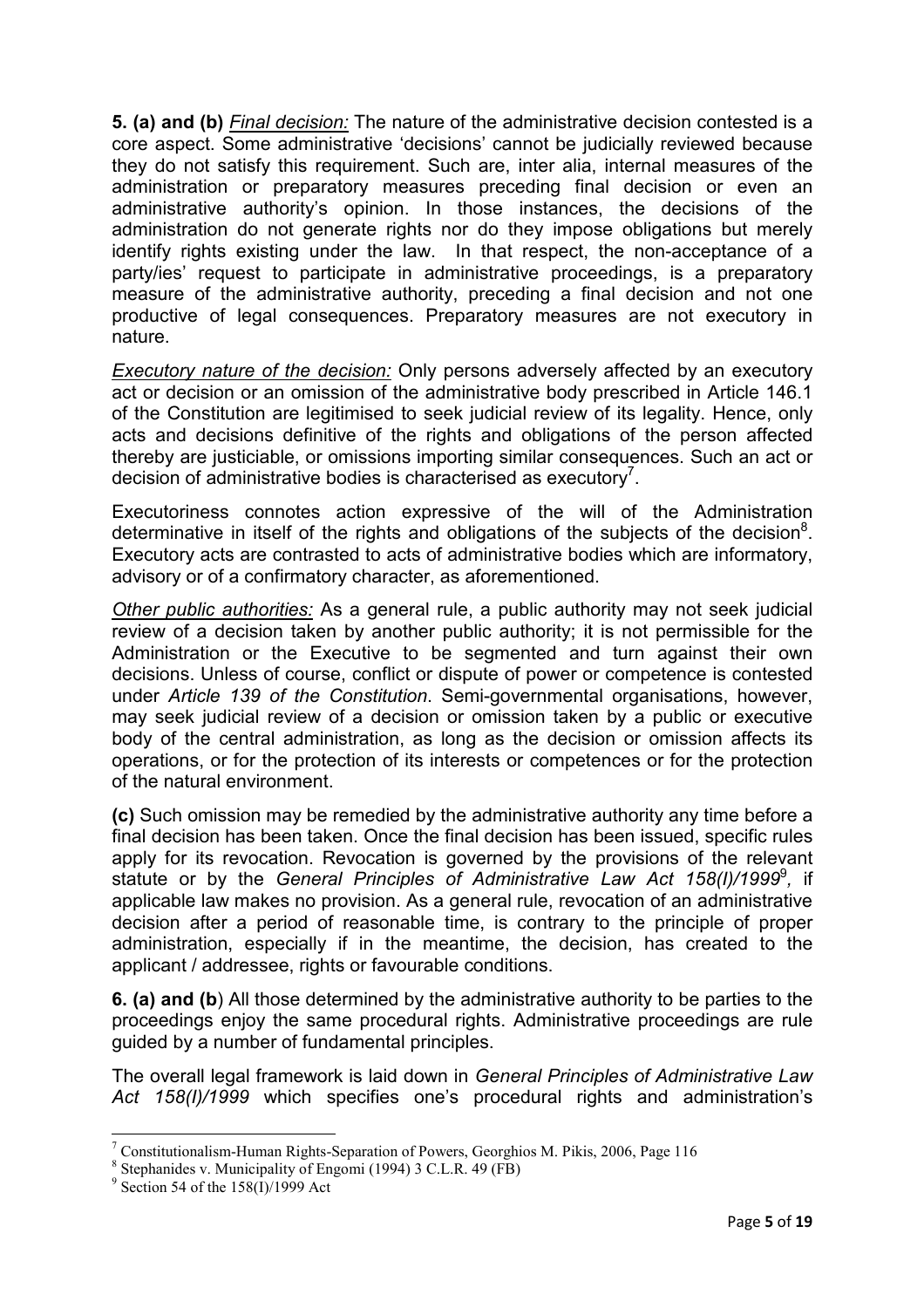obligations. The statute safeguards the procedure by encapsulating the principles of fairness, competence, proper administration- bona fide and proportionality, legality, representation, natural justice- impartiality and right to be heard, equality, right to judicial review and to an appeal etc.

### *A concise outline of 158(I)/1999 Act's principles:*

- Legality: A public authority does not act unlimitedly nor does it act as it pleases. Its powers and activities derive from statute and are hence determined explicitly and limited to the extent such a statute denotes (*Article 8*). The principle of legality is the most substantive and essential one to a democratic state which respects the rule of law and acts primarily for the public interest.
- Competence: A public authority's competence is determined by the Constitution or by Statute or Statutory Instruments/Regulations, enacted in accordance with the law (*Articles 15 and 17*).
- Proper administration:
	- 1. Principle of bona fide: A public authority must act in good faith. Measures/Sanctions, conflict good faith if taken in bad faith, or in a contradictory or deceiving manner (*Article 51*, *Tamassos Tobacco Suppliers and Co. v. Republic*<sup>10</sup>).
	- 2. Proportionality: The principle of proportionality requires that a public authority's measures must be proportionate (*Article 52*). Adverse effects  $\frac{1}{2}$  cannot be disproportionate to the measure taken or sanction imposed  $11$ .
- Natural justice is regarded highly in administrative law. It is enshrined in *Article 30.2 of the Constitution*, which is identical to *Article 6(1) of ECHR*.
	- 1. *Impartiality Nemo judex in causa sua*  An administrative body must act in accordance with the principle of impartiality (*Article 42*).
	- 2. *Right to be heard audi alteram partem*  The right to be heard is enjoyed by any person who will be affected by the administrative act or measure of a disciplinary or sanction-like character or will, in any way, be adversely affected by it (*Article 43*).
- Reasoning/Justification: Administration must justify its decisions. Extent and details given may vary depending on the subject-matter. (*Article 26*).
- Representation: The right to be heard is exercised either as a litigant-inperson or via an attorney, either orally or in writing (*Article 43*).
- Equality is enshrined in *Article 28 of the Constitution*, which provides that all are equal before the law, administration and justice. Also, *Article 38 of 158(I)/1999* Act determines that a public body must act in accordance with the principle of equality which requires equal and uniform treatment of all civilians who are under the same or similar conditions.
- Any person aggrieved by an administrative decision may request an official copy of that decision. *Section 37* of the statute provides that any person aggrieved by a decision or who has the right to make use of a decision, may upon filing a written request, take a full copy of the decision. The request may be denied partially or wholly, by the competent public authority only if

 $10$  (1992) 3 C.L.R. 60

<sup>11</sup> Andreas Azinas v. Republic (1999) 3 C.L.R 508, Theoti v. Republic (2001) 3 C.L.R 1144, C.Y.T.A. v. Office of Electronic Communications and Postal Regulations (2009) 3 C.L.R. 465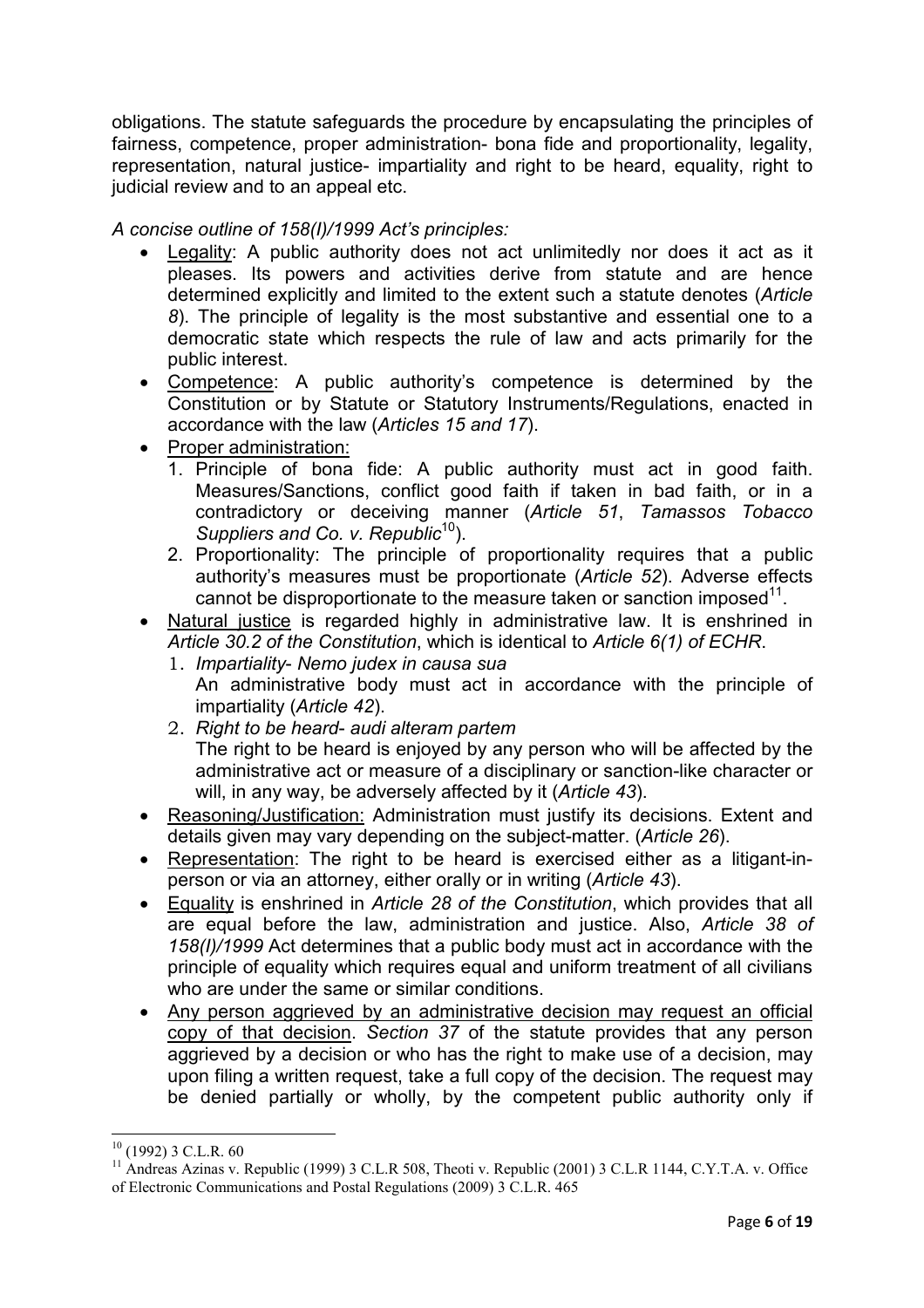acceptance would jeopardise the interests of the office or the interests of a third party.

• Judicial review (**judicial protection**): is a remedy made available under *Article 146 of the Constitution* where the right may be exercised on both points of fact and law with a subsequent right to an appeal to the Supreme Court, on points of law only (*131/2015 Act*). Most importantly, within Cyprus' legal framework for an administrative decision to be contested, leave of the Court is not required. Equally, no leave of the Supreme Court is required for the first instance judgment to be appealed. However, the Courts will assess, ex proprio motu, the required legitimate interest needed to bring the recourse.

Furthermore, any person with a right to be heard (*section 43(1))*, has the right to have access to the documents of the administrative file, upon filing a written request. The right may be deprived for reason's relating to the interests of the office or the interests of a third party. The right may also be refused when the public interest ought to be protected<sup>12</sup>. However, administration must provide reasons for its refusal.

Lastly, *Article 35 of the Constitution*, imposes a direct and positive obligation to all state powers, not only to pay close attention to human rights in the exercise of their powers, but also to secure the **"efficient application"** of those rights, **throughout the field of their activity**. The Constitution of the Republic of Cyprus, guarantees the protection of all basic human rights protected by the European Convention on Human Rights, and, in some instances, grants even higher protection, such as in the case of the right to property. The case law of the Supreme Court emphasises that respect for human rights must be uppermost in the mind of all state powers.

**7.** Not as far as it is known.

**8.** A relatively recent and significant part of the case law has been the judicial acknowledgment of a legitimate interest (locus standi needed) to a broader number of aggrieved parties seeking judicial review on grounds of adverse environmental effects.

As it was previously mentioned, Article 146.2 of the Constitution restricts this right to persons prejudicially affected by the subject-matter of the act, decision or omission. The required locus standi, has been judicially acknowledged to Local Authorities seeking judicial review of administrative decisions on the ground of natural environmental protection within their districts<sup>13</sup>, as the responsible authorities for the protection of the general interest of their residents<sup>14</sup>. In the case of *Republic v. Pyrgon Community and other (1996) 3 C.L.R. 503, 508* the Supreme Court held that: "Concerns about the natural environment have, universally, acquired paramount importance, because its protection is directly linked to the welfare of a person and to a person's quality of life". In the case of *Republic v. Yeri Improvement Board (1998) 3 C.L.R. 210, 219,* the full bench of the Supreme Court followed the same dictum and held that the Local Authority's interest was linked to the nature of its mission and hence its interest was legitimate. The Authority had contested an administrative decision on the ground that the natural environment was adversely affected.

 $12$  Hadjidemetriou v. Republic (1999) 3 C.L.R. 361

<sup>&</sup>lt;sup>13</sup> Simonis and another v. Improvement Board of Latsia (1984) 3 C.L.R. 109

<sup>&</sup>lt;sup>14</sup> Pantelouris v. Council of Ministers (1985) 3 C.L.R. 852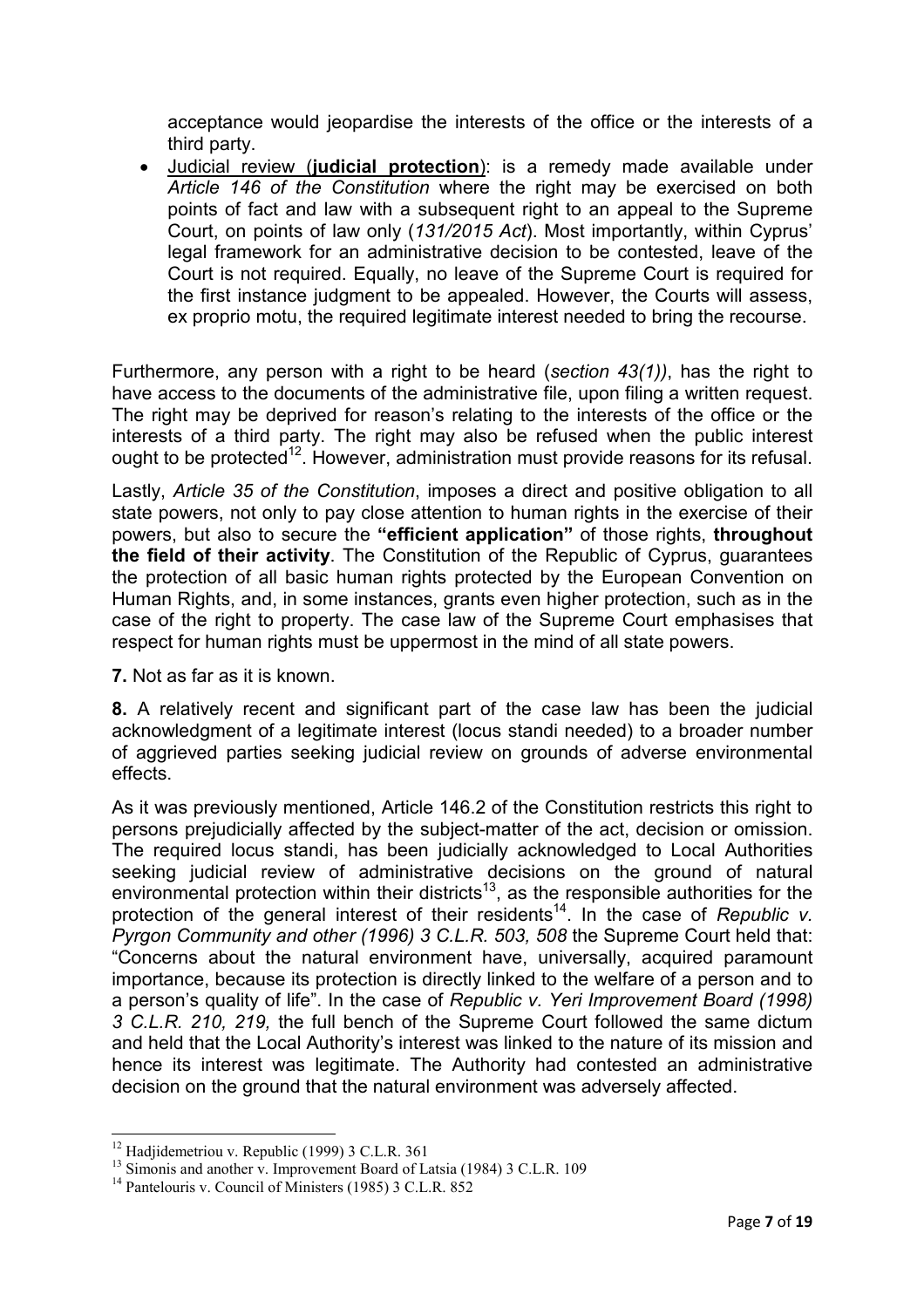However, a legitimate interest similar to that of Local Authorities has not be judicially acknowledged to Associations. In the decided case of *Thanos Club Hotels and others v. ETEK and others (2000) 3 C.L.R 323, 337*, the full bench of the Supreme Court ruled that the Cyprus Scientific and Technical Chamber did not have the required standing, (legitimate interest) to seek judicial review of an administrative decision on the ground of environmental protection since the Chamber did not serve such purposes. The Supreme Court reiterated that Associations are not to be differentiated from individuals. For an individual to seek judicial review of an administrative decision on the grounds of adverse environmental effects, he must have the status of a nearby neighbour (vicinity) whose welfare, health, property, and decent living are factors at stake or ieopardised  $15$ .

Judicially acknowledging a general standing would be equivalent to a judicial acknowledgment of actio popularis; a principle not available under Cyprus' legal order.

## **II- Determination of facts and discretionary powers**

**1. (a)** Administrative authorities are under a duty to duly and impartially investigate all material facts of the case. By virtue of *section 45* of the *General Principles of Administrative Law Act 158(I)/1999,* an administrative decision must be preceded by a due inquiry into the material facts of the case held in the context of the law applicable to the subject and supported by the reasons founding it. A due inquiry is regarded as a *sine qua non* obligation, vital for the validity of the decision<sup>16</sup>. An inquiry is said to be complete when all material facts have been collected and evaluated as to lead and draw safe conclusions<sup>17</sup>. The public body is under an obligation to evaluate and balance all facts of the case, even contradictory ones, and prefer some more than others, as long as the choice is reasonably sustainable<sup>18</sup>. The competent public body is at liberty to choose the type and form such inquiry will take. For example, the investigation/inquiry may be conducted by the competent public body or via another authority or person. Whatever form the inquiry takes and however it is conducted, it must be impartially done (*section 42*). The obligation to conduct a due inquiry is reflected by the additional obligation for administrative decisions to be duly informed and duly reasoned<sup>19</sup>. Due reasoning of an administrative decision is an indispensable element for its validity $20$ . Justification must be clear and not general or vaque<sup>21</sup>.

No inquiry is required if the competent public authority, is acting under mandatory powers, (that is non-discretionary powers).

<sup>&</sup>lt;sup>15</sup> Articles 7 and 9 of the Constitution are relevant

<sup>&</sup>lt;sup>16</sup> Photos Photiades and Co. v. Republic (1964) C.L.R. 102, 115, Hadjilouca v. Republic (1966) 3 C.L.R 854, 860 Iordanou v. Republic (1961) 3 C.L.R. 245, 257, Philippos Demetriou & Sons v. Republic (1968) 3 C.L.R. 444, 450, Fragkides v. Republic (1968) 3 C.L.R. 90, 102, Republic v. Theodoulou Pantazi (1991) 3 C.L.R. 47, 52.

<sup>&</sup>lt;sup>17</sup> Nicolaides and others v. Mina and others (1994) 3 C.L.R. 321, EEY v. Zamboglou (1997) 3 C.L.R. 270, 276.

 $18$  Section 46 of the 158(I)/1999 Act

<sup>&</sup>lt;sup>18</sup> Section 46 of the 158(I)/1999 Act<br><sup>19</sup> Constitutionalism-Human Rights-Separation of Powers, Georghios M. Pikis, 2006, Page 119 and Section 26(1) of the General Principles of Administrative Law Act of 1999

<sup>&</sup>lt;sup>20</sup> Constitutionalism-Human Rights-Separation of Powers, Georghios M. Pikis, 2006, Page 118

<sup>&</sup>lt;sup>21</sup> Kounounas v. Republic (2001), 3 C.L.R. 1163, Marina Neofytou v. Council of Ministers and others (2006) 3 C.L.R. 768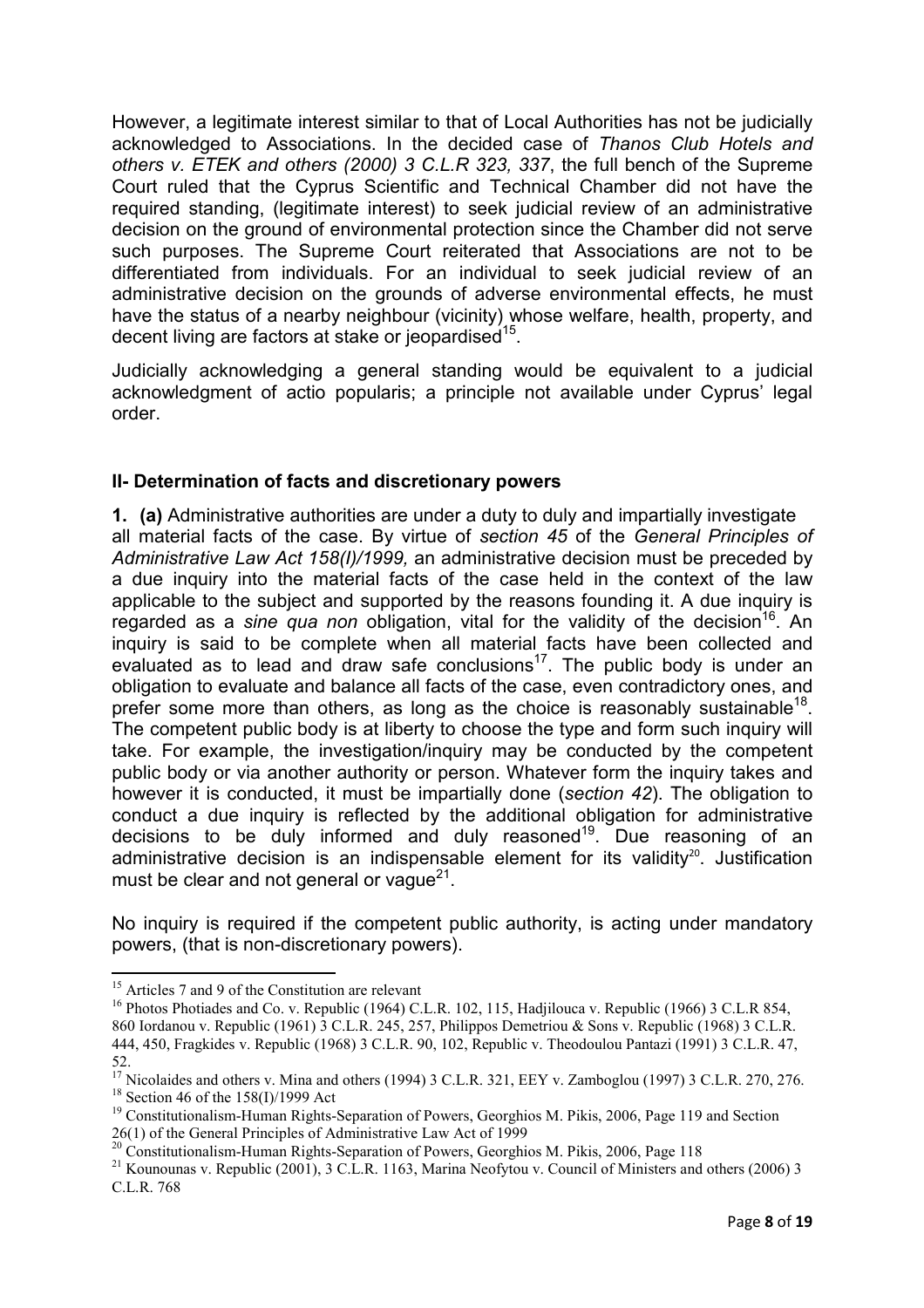**(b)** Generally speaking, parties to administrative proceedings initiated either ex officio or by application must present facts and evidence and aid in the conduction of the inquiry. An obligation of this kind is manifested in many statutory provisions<sup>22</sup>. The significance of such an obligation is mirrored in *section 45* of the *General Principles of Administrative Law Act of 1999. B*y virtue of the said provision, an inquiry may be foregone if the administré has rendered one unachievable. This demonstrates that administrative authorities do not bear the responsibility of accurate fact finding alone. An administrative authority cannot be held responsible if parties to the proceedings do not assist in the collection of all material facts to the case.

**(c)** The same rules apply to administrative proceedings initiated ex officio and to those initiated by application. There is no disparity.

**(d)** The process of determining the facts is ultimately a process of discretionary decision-making. For the determination of the facts, the administrative authority will isolate factors, evaluate each one of them and draw a conclusion after a process of final evaluation and balancing of interests. The exercise of discretionary powers is governed, inter alia, by the principles of good faith, proportionality, impartiality and equal treatment<sup>23</sup>. Since the inquiry will have revealed all relevant and material facts of the case, all of them must be taken into account. Irrelevant facts, are of course excluded. As long as the public authority has evaluated and balanced all material facts of the case, even contradictory ones, it may give greater weight to some than others, if such a choice is reasonably sustainable.

**(e)** No such different models of fact finding exist.

**2. (a) and (b)** Yes, as it was previously mentioned, the parties to the proceedings are expected to cooperate with the public authority. The public authority is under a duty to conduct a due and impartial inquiry and the parties' cooperation supplements it. The duty to cooperate is intensified for the applicant / addressee (administré). If the conduction of an inquiry has failed and the applicant is responsible for such failure then the administrative authority is not responsible for the unfeasibility of the inquiry.

**(c)** Applicants bear a more intensified duty to cooperate. Again, this may be ascertained by the fact that by virtue of *section 45* of the *General Principles of Administrative Law Act* an administrative authority is not responsible for not conducting an inquiry if the applicant – administré - renders the inquiry unachievable. An administrative authority requires all material facts to be before it, before making an informed and final decision. Often administrative proceedings take longer than anticipated because of a party's delayed cooperation.

**3. (a)** Generally speaking, the fact-finding process is subject to the discretion of the administrative authority, provided that it is exercised within the parameters of the law. However, a public authority may exercise its discretion guided by circulars or

<sup>&</sup>lt;sup>22</sup> e.g. section 9(1)(a) of the Environmental Impact Act of 2018, provisions under the Roads and Buildings Act, Chapter 96 and Roads and Buildings Regulations on applications for a building permit

<sup>&</sup>lt;sup>23</sup> General Administrative Law, P.D. Dagtoglou,  $6<sup>th</sup>$  Edition, Page 173, Para. 384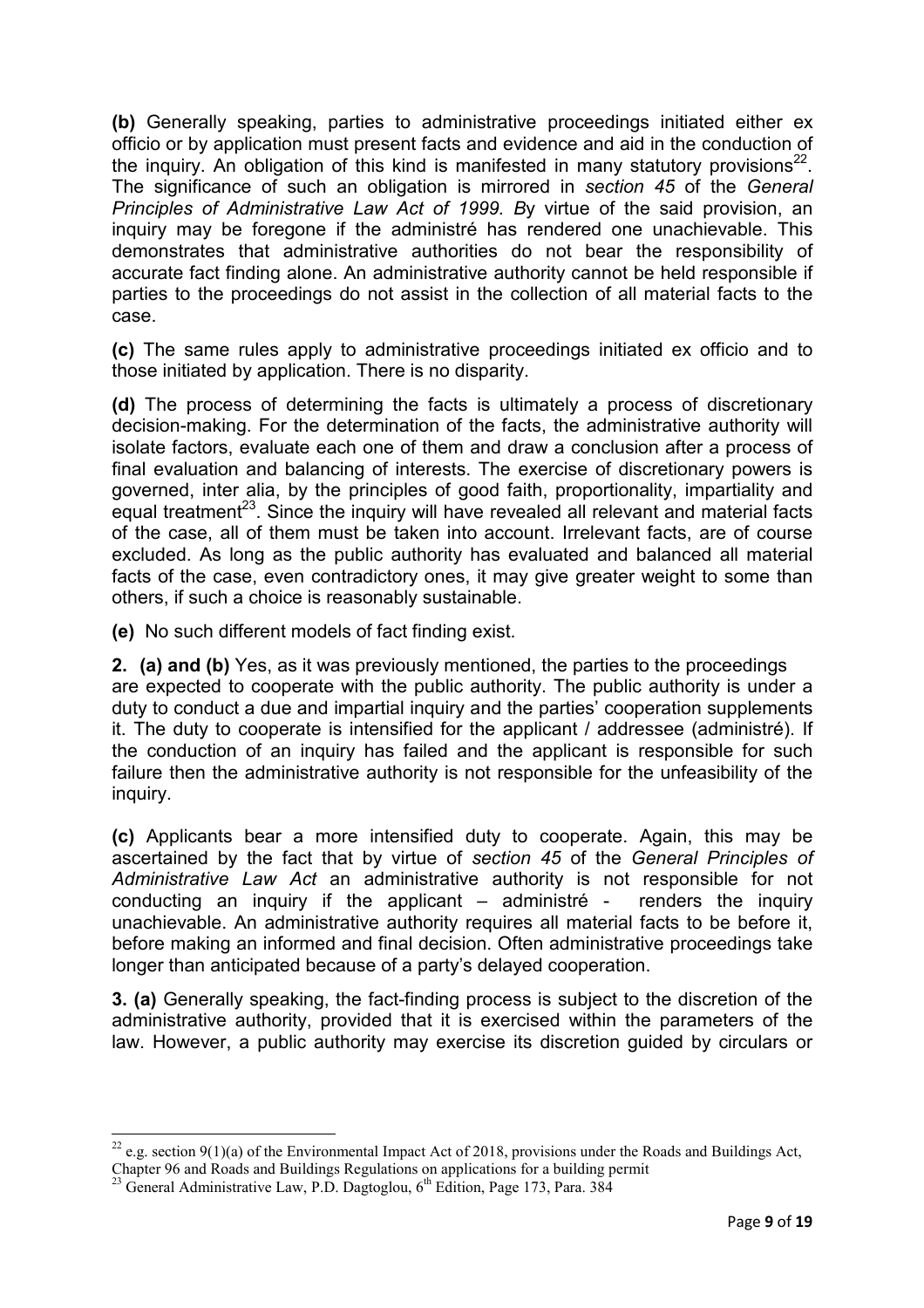criteria set by it, as long as they do not conflict the law and each, individual case is  $\alpha$  examined based on its own facts and merits  $24$ .

**(b)** The assessment of the facts lies with the administrative authorities and so long as the evaluation made and conclusions drawn therefrom are reasonably open to them and the public authorities acted within the parameters of the law, they are the sole arbiters of their decisions and the Courts will not interfere with a choice resting thereupon. Misconception of facts, on the other hand, materially affecting the decision made will result in its voidance<sup>25</sup>. An administrative authority may not take into account irrelevant or non- existent facts or fail to take into account substantial / material facts to the case. However, as long as the public authority evaluated and balanced all material facts of the case, even contradictory ones, it may give greater weight to some than others, if such a choice is within the bounds of reason.

Ultimately, the process is one of isolating factors, evaluating each one of them and drawing a conclusion after a process of final evaluation and balancing of interests. But, the process is governed, inter alia, by the principles of good faith, proportionality, impartiality and equal treatment<sup>26</sup>. In addition, discretion may be guided by circulars or administrative instructions of hierarchically higher administrative bodies or by criteria set by the public authority itself; as long as they do not conflict the law and each case is individual assessed on its own facts and merits.

**(c)** By virtue of *section 45(2) of the General Principles of Administrative Law Act of 1999*, the competent administrative authority is responsible for the way the inquiry will be conducted and may choose the preferred type and form. The inquiry may be conducted solely by the competent administrative authority, or via another person or body; reflecting the availability for a prospective and potential cooperation. Similarly, an administrative body may allocate different tasks to different officers within the authority. As long as the investigation was conducted duly, administrative bodies can opt the preferred way for a complete inquiry.

**4. (a)** No such rules of evidence for the admissibility of evidence in administrative proceedings before administrative bodies are provided. However, as aforementioned, a public body is not allowed to take into account irrelevant to the case facts or to omit to take into account material facts $27$ . All evidence adduced and taken into account must be lawful and relevant to the purpose of the law<sup>28</sup>. In addition, Criteria established by the administrative body itself and Circulars<sup>29</sup> may provide guidance during the administrative proceedings; provided that they are in accordance with the law and each case is assessed on its own merits.

**5. (a)** No evidential burden in the form such burden takes in the adversarial system of justice lies on the applicant or any other interested party taking part in the litigation. It is the responsibility of the Court to inquire into the legality of the act, decision or omission complaint of. The burden of proof lying on the applicant, linked to the presumption of legality of an administrative decision, is a weak one going no

<sup>&</sup>lt;sup>24</sup> Section 44 of the  $158(I)/1999$  Act

<sup>&</sup>lt;sup>25</sup> Papantoniou and others v. Public Service Commission (1983) 3 C.L.R 64

<sup>&</sup>lt;sup>26</sup> General Administrative Law, P.D. Dagtoglou,  $6<sup>th</sup>$  Edition, Page 173, Para. 384

<sup>&</sup>lt;sup>27</sup> Section 46 of the General Principles of Administrative Law Act of 1999

<sup>&</sup>lt;sup>28</sup> Section 47 of the General Principles of Administrative Law of 1999

<sup>&</sup>lt;sup>29</sup> Section 44 of the General Principles of Administrative Law Act of 1999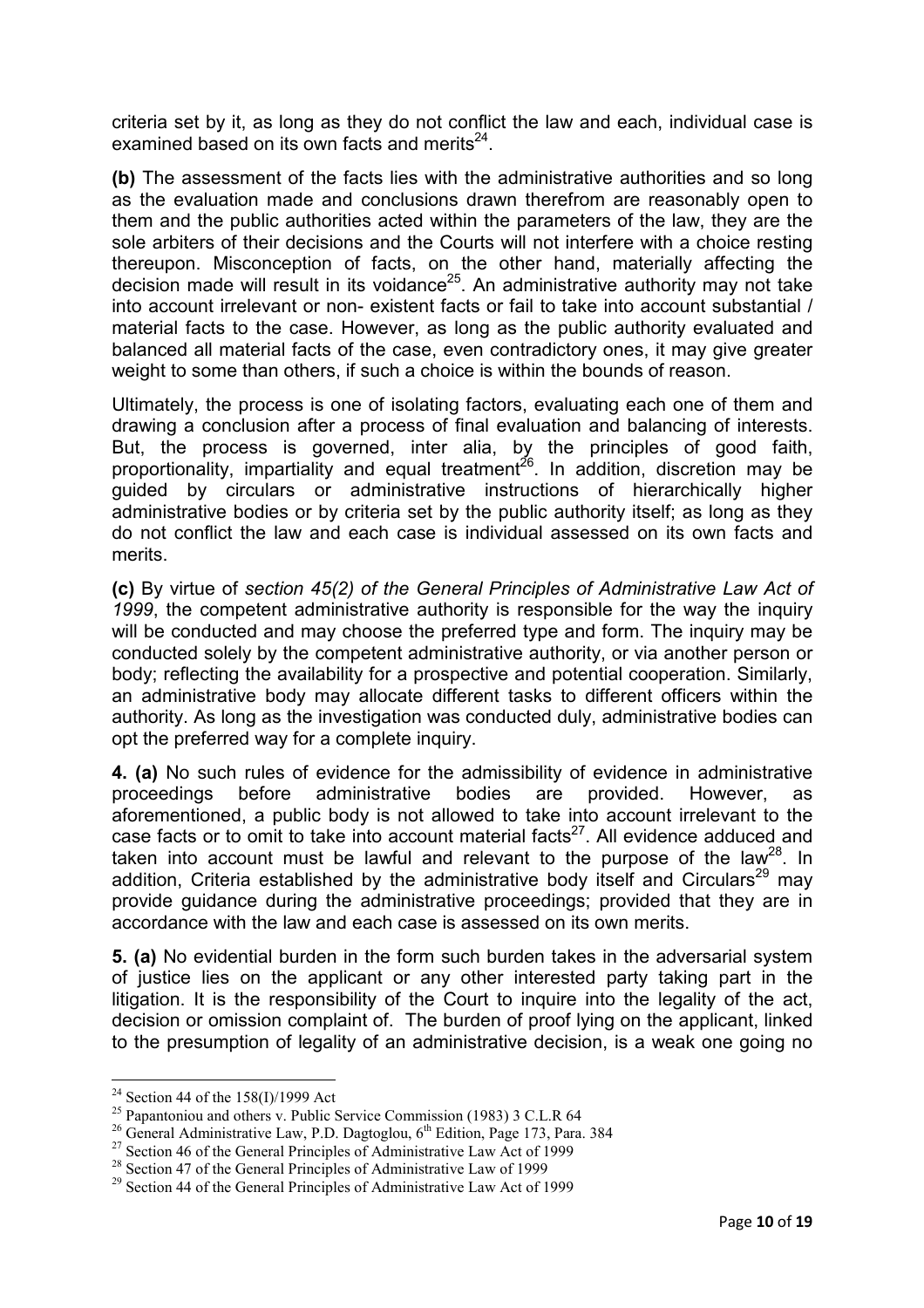further than requiring the applicant to specify the reasons for which the legality of the act, decision or omission is challenged or contested. Having said that, it is of course the case that if the facts casting doubt on the legality of the decision are extraadministrative as in the case of allegations of bias and prejudice, it is for the applicant to substantiate them to the extent of casting doubt on the impartiality of the body. The process of judicial review is an inquisitorial one. The inquiry extends into every aspect of the decision, the background and its reasoning  $30$ .

Inquisitorial trials provide a contrast to the adversarial system of civil and criminal trials where the submittal of evidence burdens the parties. In the inquisitorial system, such initiative lies upon the Judge who may order the submission of evidence, call witnesses and set trial issues $3^7$ . This feature of the administrative trial and the inquisitorial system in general, does not allow the submission of evidence and facts that were not before the public body and are hence not part of the administrative file, only but in very exceptional circumstances $32$  and when the matter relates to asylum cases before the Administrative Court<sup>33</sup>. For the submittal of evidence which are not part of the administrative file leave of the court is required, conditional to the fact that evidence is relevant to the issues of the case<sup>34</sup> as to aid the court in administering iustice $35$ . It is for this reason that the administrative file or files that disclose and make the case are unswervingly accepted as evidence  $36$ .

**(b)** At the pre-trial stage (written statements stage) the aggrieved person can have access to his administrative file and other evidence that affect his legal rights<sup>37</sup>. All parties are entitled to see and challenge all the evidence relied upon before the Court and to introduce evidence of their own in rebuttal. EU law takes into account the importance of such a right. *Article 41(2) of the Charter of Fundamental Rights of the European Union* denotes that proper administration means that every person has the right to have his or her affairs handled impartially, fairly and within a reasonable time by the institutions, bodies, offices and agencies of the Union. This right includes:

- (a) the right of every person to be heard, before any individual measure which would affect him or her adversely is taken;
- (b) the right of every person to have access to his or her file, while respecting the legitimate interests of confidentiality and of professional and business secrecy;

(c) the obligation of the administration to give reasons for its decisions.

Similarly, within Cyprus' legal order, an aggrieved person has the right to have access and knowledge of his administrative file except if the public body refuses, wholly or partially, on grounds relating to the protection of a third party's interest or for the interest of the office. It is settled law that inspection and disclosure of

<sup>&</sup>lt;sup>30</sup> Yiasemides and others v. Cyprus Organisation for the Dairy Industry (1989) 3 C.L.R. 2585 and Constitutionalism-Human Rights-Separation of Powers, Georghios M. Pikis, 2006, Page 134

 $31$  Cyprus Administrative Law Manual, Nicos Charalambous,  $3<sup>rd</sup>$  edition, 2016, Page 39

 $32$  Iacovides v. Public Service Commission (1997) 3 C.L.R. 28

<sup>33</sup> Section 11(3) of 131(I)/2015 Act

<sup>&</sup>lt;sup>34</sup> Petrolina Ltd and others v. Cyprus Port Authority, Case No. 223/2000, Date 4/4/2002, Zarvos v. Republic (1989) 3(B) C.L.R. 106, Kyriakides v. Republic, 1 RSCC 66

Tasni Enviro Ltd and Telmen Ltd v. Republic, Case No. 862/2005, Date 26/6/2008

<sup>36</sup> Constantinou v. Water Board Council (No. 1) (1992) 4 C.L.R. 3330

<sup>37</sup> Republic v. D. Avlonitis & Sons Ltd (2000) 3 C.L.R. 137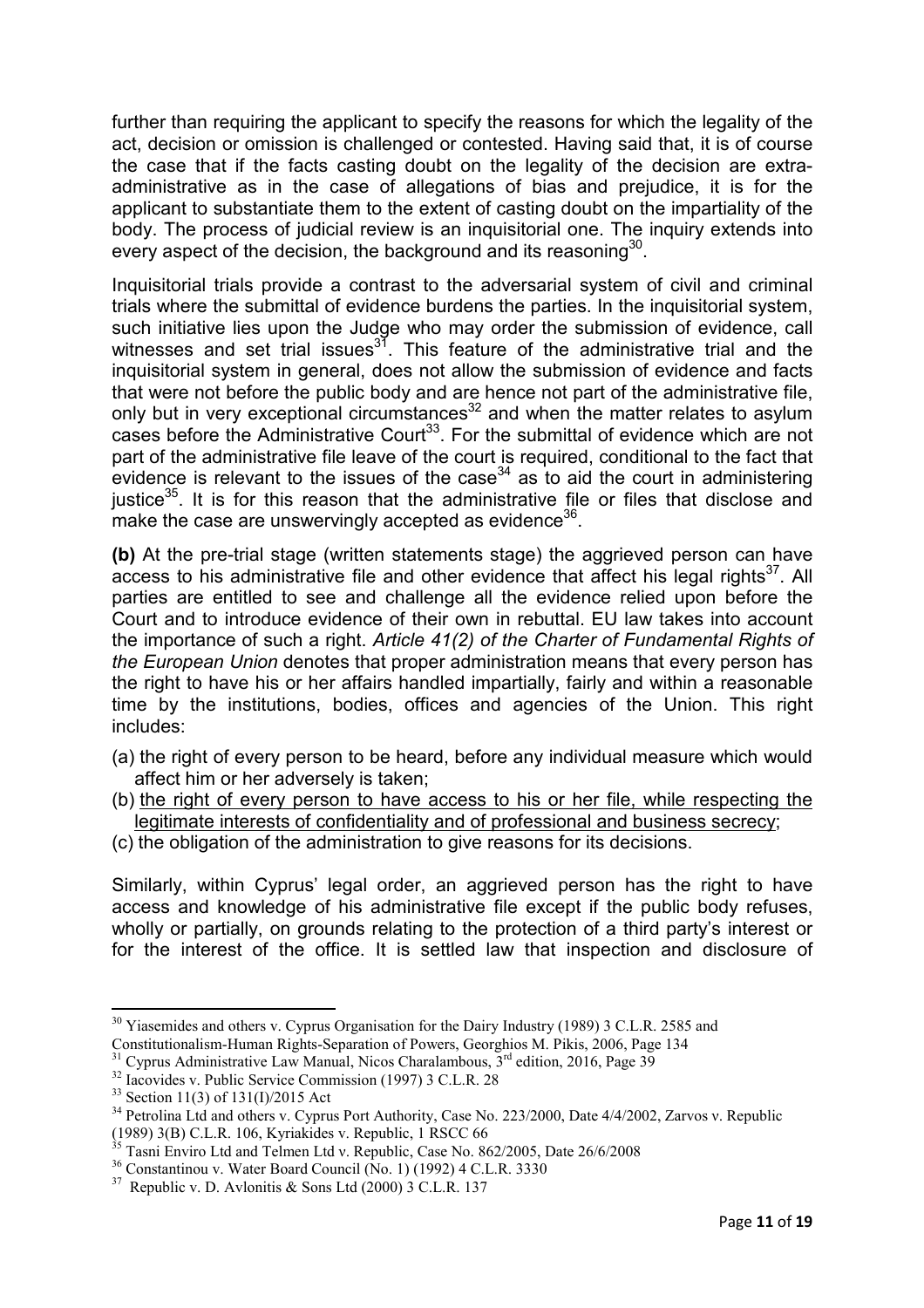evidence is allowed when the documents are relevant<sup>38</sup>. Relevance might be direct or indirect, one that helps the party requesting disclosure in the advancement of his case or in undermining the opposing party's case or even one that might lead to one of the two said consequences to take effect. Furthermore, all relevant facts and documents that surround the case must be disclosed, so that the court can scrutinise the legality of the act<sup>39</sup>. As stressed in the cases of *Kyriaki Georgiou v. Republic*<sup>40</sup> and in *FBME BANK LTD v. Central Bank of Cyprus and others, Case No. 1024/2014, 18/12/2015*, it is not for administration to decide what is necessary to be disclosed in court but ought to disclose fully all documents that led to the administrative decision taken and leave it to the court to evaluate the importance of each document.

**(c)** Once at the hearing stage, the conduct of the trial is largely in the hands of the Judge who may order the submission of evidence, call witnesses and set trial issues<sup>41</sup>; features of the inquisitorial system. This feature of the administrative trial and the inquisitorial system in general, prohibits the submission of evidence and facts which were not before the public body and are hence not part of the administrative file, only but in very exceptional circumstances<sup>42</sup> and when the matter relates to asylum cases before the Administrative Court<sup>43</sup>. For the submittal of evidence which do not make the administrative file leave of the court is required, conditional to the fact that evidence is relevant to the issues of the case<sup>44</sup> as to aid the court in administering justice<sup>45</sup>. It is for this reason that the administrative file or files that disclose and make the case are unswervingly accepted as evidence<sup>46</sup>.

Furthermore, the Court however, does not take a primary view of the facts. For example, the Court will not order the submission of an interested party's PhD dissertation as evidence, in order to ascertain whether the interested party did have the required knowledge on the subject needed for the position he was appointed<sup>47</sup>.

**6. (a)** The Administrative Court has jurisdiction to review a decision on both points of law and fact. Τhe Court's powers lie in scrutinising the legality of acts or omissions and not to evaluate their correctness, but in two exceptional cases of asylum and tax, in accordance with the provisions of the *Administrative Court's Act of 2015.* The judiciary does not step into the sphere of administration. The jurisdiction of the Court under Article 146 of the Constitution is in accordance with the doctrine of the separation of state powers.

The Court will only intervene if after taking into account all the facts of the case, it concludes that the findings of the administrative body are not reasonably sustainable, or they result from an error of fact or law or are in excess of its

<sup>&</sup>lt;sup>38</sup> The National Bank of Greece, S.A v. Paraskevas Mitsides (1962) C.L.R. 40, KEAN SOFT DRINKS and others v. Republic, Case No. 1247/05, Date 25/9/2007

<sup>&</sup>lt;sup>39</sup> C.D. Hay Properties Ltd v. Republic (1992) 3 C.L.R. 238, FBME BANK LTD ν. Central Bank of Cyprus and others, Case No. 1024/2014, Date 18/12/2015

<sup>40</sup> Case No. 629/2009, Date 28/9/2010

<sup>&</sup>lt;sup>41</sup> Cyprus Administrative Law Manual, Nicos Charalambous,  $3<sup>rd</sup>$  edition, 2016, Page 39

<sup>42</sup> Iacovides v. Public Service Commission (1997) 3 C.L.R. 28

<sup>43</sup> Section 11(3) of 131(I)/2015 Act

<sup>&</sup>lt;sup>44</sup> Petrolina Ltd and others v. Cyprus Port Authority, Case No. 223/2000, Date 4/4/2002, Zarvos ν. Republic (1989) 3(B) C.L.R. 106, Kyriakides v. Republic, 1 RSCC 66

Tasni Enviro Ltd and Telmen Ltd v. Republic, Case No. 862/2005, Date 26/6/2008

<sup>46</sup> Constantinou v. Water Board Council (No. 1) (1992) 4 C.L.R. 3330

<sup>47</sup> Petsas v. Republic, 3 S.C.C.R. 60, 63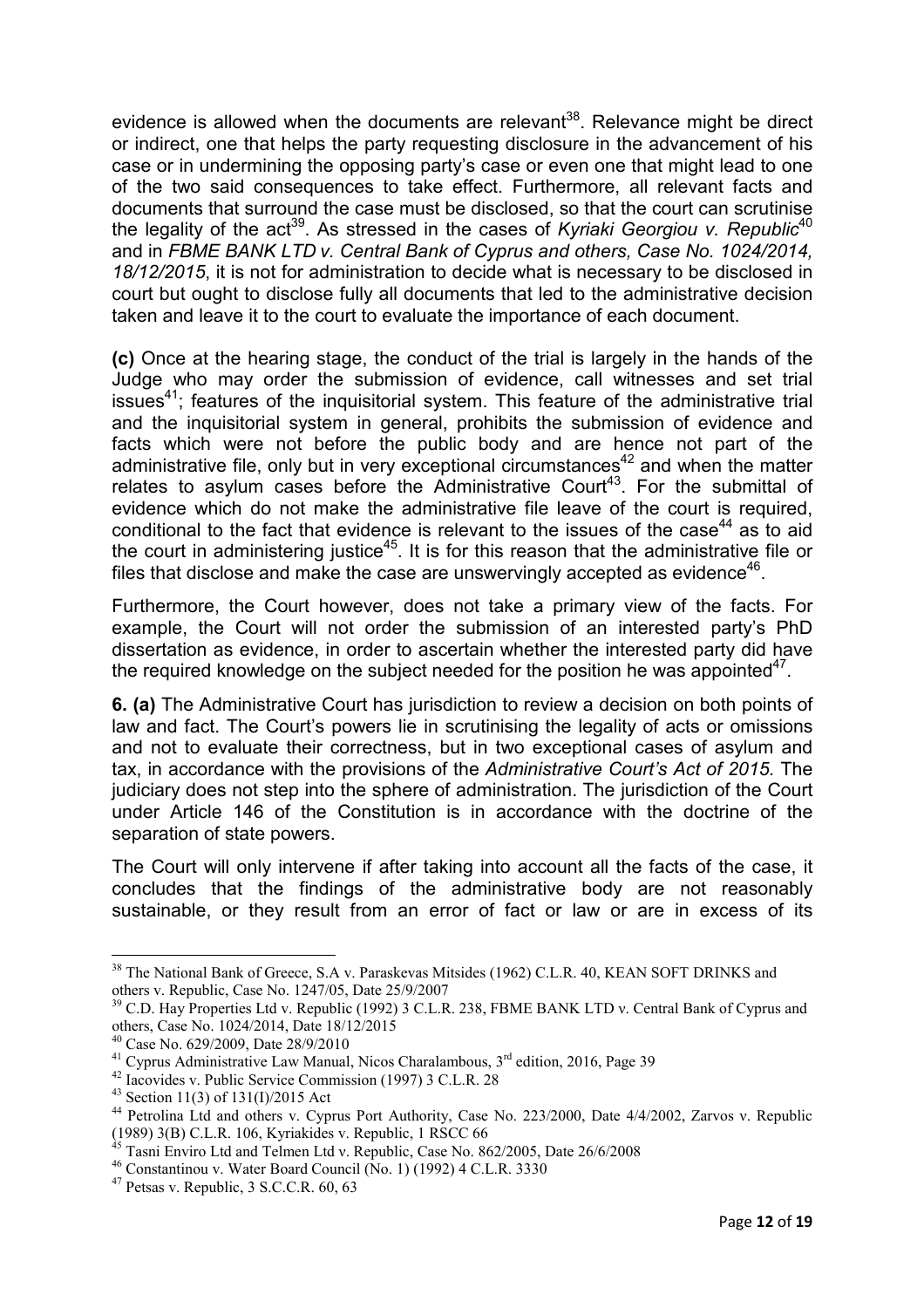discretionary powers<sup>48</sup>. In essence, the court reviews the decision in order to ascertain whether:

- there is a clear statutory empowerment of discretion and its extent,
- the public body has exercised its discretionary powers and
- there has been sufficient inquiry of all relevant facts for the discretion to have been exercised correctly, reasonably and under no misconception.

Therefore, the court reviews whether the public body has abused its discretionary powers or acted ultra vires or in an illegal manner<sup>49</sup>.

Judgments of the Administrative Court can be appealed to the Supreme Court, on points of law only.

**(b)** A limited control comparable to the concept of technical discretion applied by the ECJ, is applied in Cyprus' legal order when issues of technical nature or ones requiring specialised knowledge are raised. When the Court reviews the legality of a decision, it examines whether the public body has exercised its discretionary powers, within lawful limits, but its jurisdiction does not extend to issues of technical nature or issues that require specialised knowledge<sup>50</sup>. When such issues are raised, public bodies are the sole arbiters of their decisions, and the Court will only intervene if either misconception of fact, or abuse of power or failure to conduct a due inquiry<sup>51</sup>. is proved. This is further illustrated by the fact that an administrative authority is not under an obligation to justify its decision on issues of technical nature. Despite of the general rule, that requires administrative decisions to be well and sufficiently reasoned (*section 26(1) of General Principles of Administrative Law Act*  158(I)/1999), justification is "... constrained of course, to the issues upon which discretion was exercised and it is unnecessary to extend to issues of technical nature, which fall outside the jurisdiction of the Administrative Court"<sup>52</sup>.

**(c)** It is settled precedent law that when an administrative decision requires technical, specialised knowledge, which the administration possesses through the qualifications of its civil servants' or through the experience they have gained over the years of employment in the civil service, their discretion / decision on technical issues cannot be substituted with that of the Administrative Court<sup>53</sup>. Broadly speaking, technical issues or issues that require specialised knowledge usually arise in, inter alia:

#### • competition cases,

<sup>&</sup>lt;sup>48</sup> Republic v. Georghiades (1972) 3 C.L.R. 594, Yuri Kolomoets v. Republic (1999) 4 A C.L.R. 443

<sup>&</sup>lt;sup>49</sup> Cyprus Administrative Law Manual, Nicos Charalambous, 3<sup>rd</sup> edition, 2016, Page 304-305

<sup>50</sup> Storey v. Republic (2008) 3 C.L.R. 113, Republic v. C. Kassinos Constructions Ltd (1990) 3 (E) C.L.R. 3835, Lambrou v. Republic (2009) 3 C.L.R. 79, Georghiou v. SALA (2002) 3 C.L.R. 475, Eva Ttousouna v. Republic (2013) 3 C.L.R. 151

 $\frac{51}{2}$  Republic v. Lefkou Georgiade (1972) 3 C.L.R. 594, 692-693, Nicolas v. Republic and others (1989) 3 C.L.R. 228, 236, Republic v. Matthew (1990) 3 C.L.R. 2452, Westpark v. Republic (1990) 3 C.L.R. 915, 921, Holy Archbishop of Cyprus and others v. Republic (1990) 3 C.L.R. 1175, 1185, Civil Servants Commission v. Andreas Anastasiades (1991) 3 C.L.R. 1, 10, Cyprus Broadcasting Corporation and others v. Sisel Holdings Ltd and others (2013) 3 C.L.R. 326, Podium engineering Ltd v. Republic (2008) 3 C.L.R. 430, Charalambos Christou Chomatenos v. Republic (2009) 3 C.L.R. 120, Logicom Public Ltd v. Tenders Review Authority and others, A.E. 153/2009, 14/1/2014

 $52$  Lambrou v. Republic and others (2009) 3 C.L.R. 79

<sup>&</sup>lt;sup>53</sup> LELLA KENTONIS INVESTMENT CO LTD v. Republic, Revisional Appeal 138/2010, 21/12/2016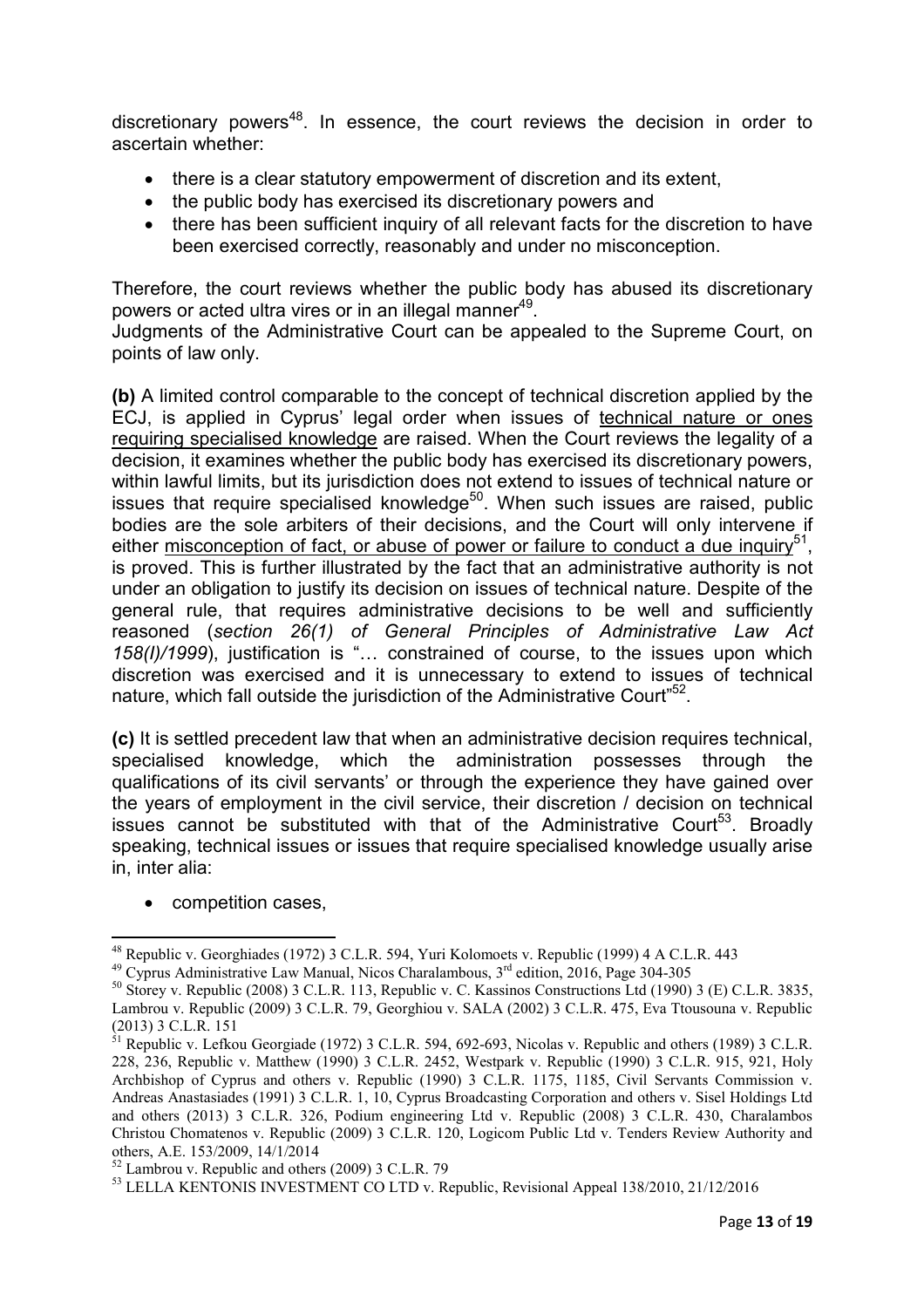- cases relating to telecommunication laws,
- tenders etc.

l

**(d)** Issues of technical nature and issues that required specialised knowledge fall under a specific category. Here, the Courts' review is limited to and focusses on whether there has been:

- no misconception of the facts of the case,
- no abuse of powers (i.e. no abuse of discretionary powers),
- a due inquiry into all material facts of the case.

**7. (a)** Generally speaking, decisions of administrative authorities spring, as a rule from the exercise of discretionary powers as prescribed by law. Administrative authorities are duty bound to exercise their powers, including their discretionary powers, bona fide for the advancement of the purposes ordained by law. In doing so they must abide to and act within the bounds of the law; and the procedural standards safeguarded by the general principles of administrative law must be duly observed and applied. One such procedural standard is the obligation to conduct a due inquiry. No inquiry is required however, if a decision is generated by the competent administrative authority, acting under mandatory powers, (that is nondiscretionary powers).

Similarly, an administrative decision must be well-reasoned. Justification must extend to all issues upon which discretion was exercised. Again, no justification is required, if a decision has been generated by the competent administrative authority, acting under mandatory powers. Similarly, automated, computerised decisions do not require justification. *Section 27* of *General Principles of Administrative Law Act 158(I)/1999* states that administrative acts issued uniformly in large numbers or mechanically or by the means of computers, do not require justification. This is so, as decisions falling under this category were not generated from the exercise of discretion.

Hence, it can be said that, the broader the discretion the more profound is the requirement for the procedural standards, laid down in the *General Principles of Administrative Law*, to be observed and applied.

**(b)** The Judiciary does not intrude into the sphere of administration. The jurisdiction of the Court under Article 146 of the Constitution is in accordance with the doctrine of the separation of state powers. To justify intervention, the choice made by the administrative authority must, in view of all the material facts of the case, be such that no authority in the position of the decision maker could have arrived at. The apparent deviation from the principle of separation of powers is more a matter of appearance rather than substance; in as much as acting in a manner contrary to reason and good sense portraits abuse of power.

**(c) and (d)** Judicial review under Article 146.1 of the Constitution, is intended to scrutinise the legality of acts or omissions; a pre-eminently judicial matter, and not to evaluate their correctness from the point of view of the Judiciary<sup>54</sup>. So long as the

<sup>54</sup> Two exceptions exist, as provided by the *Administrative Court's Act of 2015.* In asylum and tax cases, the Administrative Court has jurisdiction to review both the legality and the correctness of the decision*,* and to substitute the decision of the public organ with its own*.*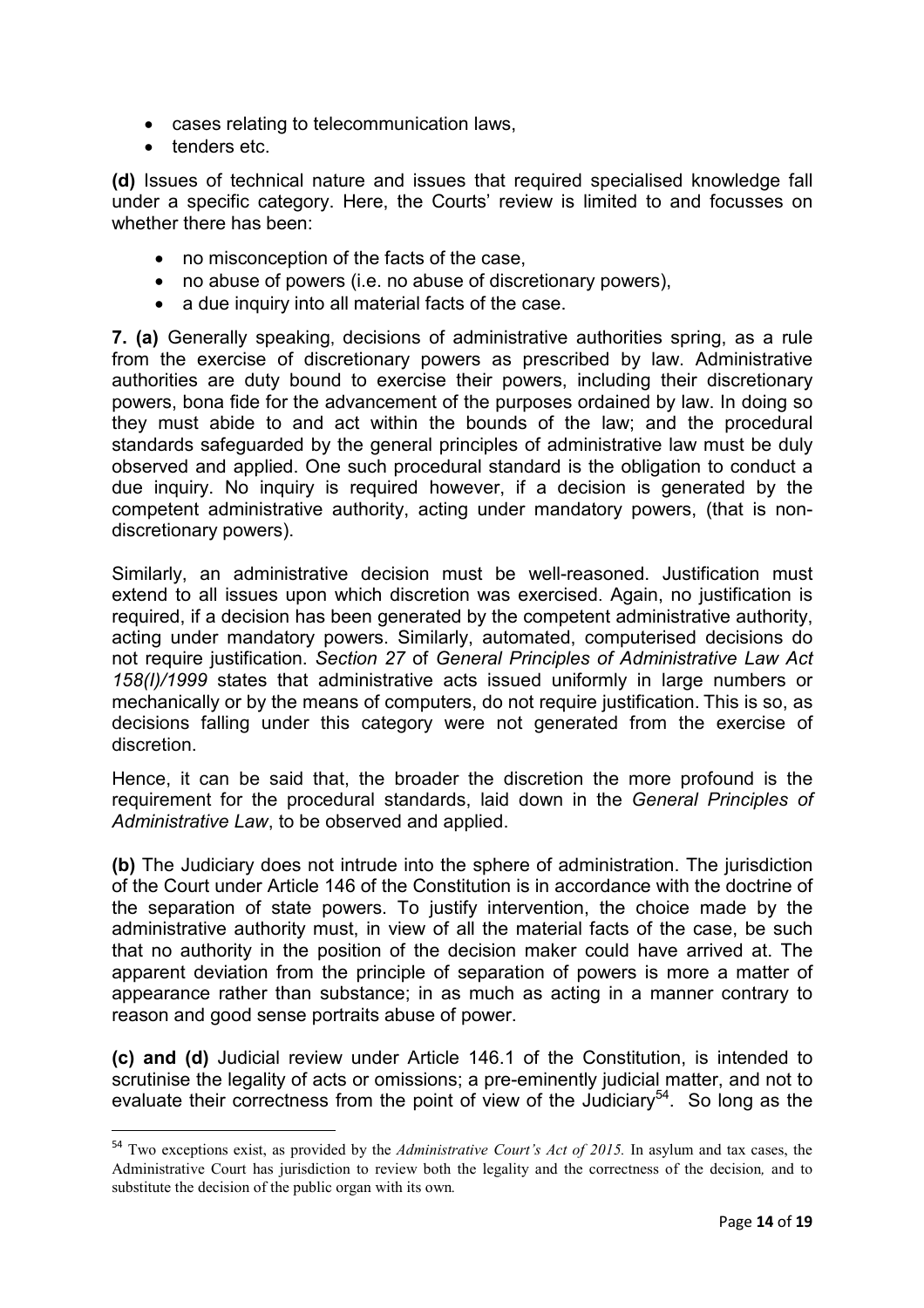administrative authority acts within the parameters of the law, in furtherance to its purposes and according to the norms of proper administration, the administrative authority trusted with the power to determine a given matter is the sole arbiter of its decisions. Any choice between alternative courses rests entirely with it. The Judiciary will not intrude into the province of the Administration. The jurisdiction of the Court under Article 146.1 accords with the principle of separation of powers. The decision in *Christofi v. Republic (1992) 4 C.L.R. 939* adverts to the distinction between the judicial and administrative spheres of authority. The Court may annul an administrative decision if it concludes that it was one not reasonably open to the administrative authority to take<sup>55</sup>. To justify judicial intervention on this ground, the choice made must, in view of the material facts of the case, be such that no administrative authority in the position of the decision makers would have arrived at. As previously stressed, this apparent deviation from the principle of separation of powers is not one of substance; acting in a manner contrary to reason and good sense indicates abuse of power, establishing a ground for the annulment of the  $\text{act}^{\text{56}}$ .

Therefore, the Court reviews the reasonable limits within which an administrative authority must exercise its discretionary powers. Detecting those bounds of discretion is not an easy task for the Administrative Judge, who by no means should take the role of a "gouvernement des juges"<sup>57</sup>.

**(e)** An expert opinion will be weight together with all other material facts of the case before the administrative authority reaches its decision. However, on certain occasions administrative authorities have a statutory duty to grant higher consideration / validity to such expert reports / opinions. For example, the Planning Authority in the assessment of an application for a planning permit, or the Council of Ministers or any other administrative authority when assessing an application for a project that falls under Annex I and II of the *Environmental Impact Act οf 2018*, must duly take into account, as a material factor, the Impact Assessment Report of the Environmental Protection Authority<sup>58</sup>.

**(f)** The doctrine of separation of powers is so apparent in the Constitution of Cyprus that the mere 'meddling' of one state power into the other, under any disguise, is unacceptable<sup>59</sup>. Along the same lines and based on the entrenched constitutional principle of separation of state powers, there is a subsequent further distinction between the judicial and administrative spheres of authority. Reviewing a public body's discretion on technical issues or on issues that require specialised knowledge, would ultimately be an encroachment on their sphere. Αdministration possesses a solid advantage on specialised technical knowledge. The Administrative Judge regards this knowledge as prima facie acceptable. Otherwise, he would be

<sup>55</sup> Constitutionalism-Human Rights-Separation of Powers, Georghios M. Pikis, 2006, Page 128 and Sarruhan v. Republic 2 R.S.C.C. 133

<sup>56</sup> Constitutionalism-Human Rights-Separation of Powers, Georghios M. Pikis, 2006, Page 128

<sup>&</sup>lt;sup>57</sup> Action and Control of the Administration, Nicos Ch. Charalambous, 2004, 2nd Edition Page 317 <sup>58</sup> Section 17

<sup>&</sup>lt;sup>59</sup> President of the Republic v. House of Representatives (1985) 3 C.L.R. 2165, President of the Republic v. House of Representatives (1986) 3 C.L.R. 1159, President of the Republic v. House of Representatives (No.3) (1992) 3 C.L.R. 458, President of the Republic v. House of Representatives (No.1) (2000) 3 C.L.R. 157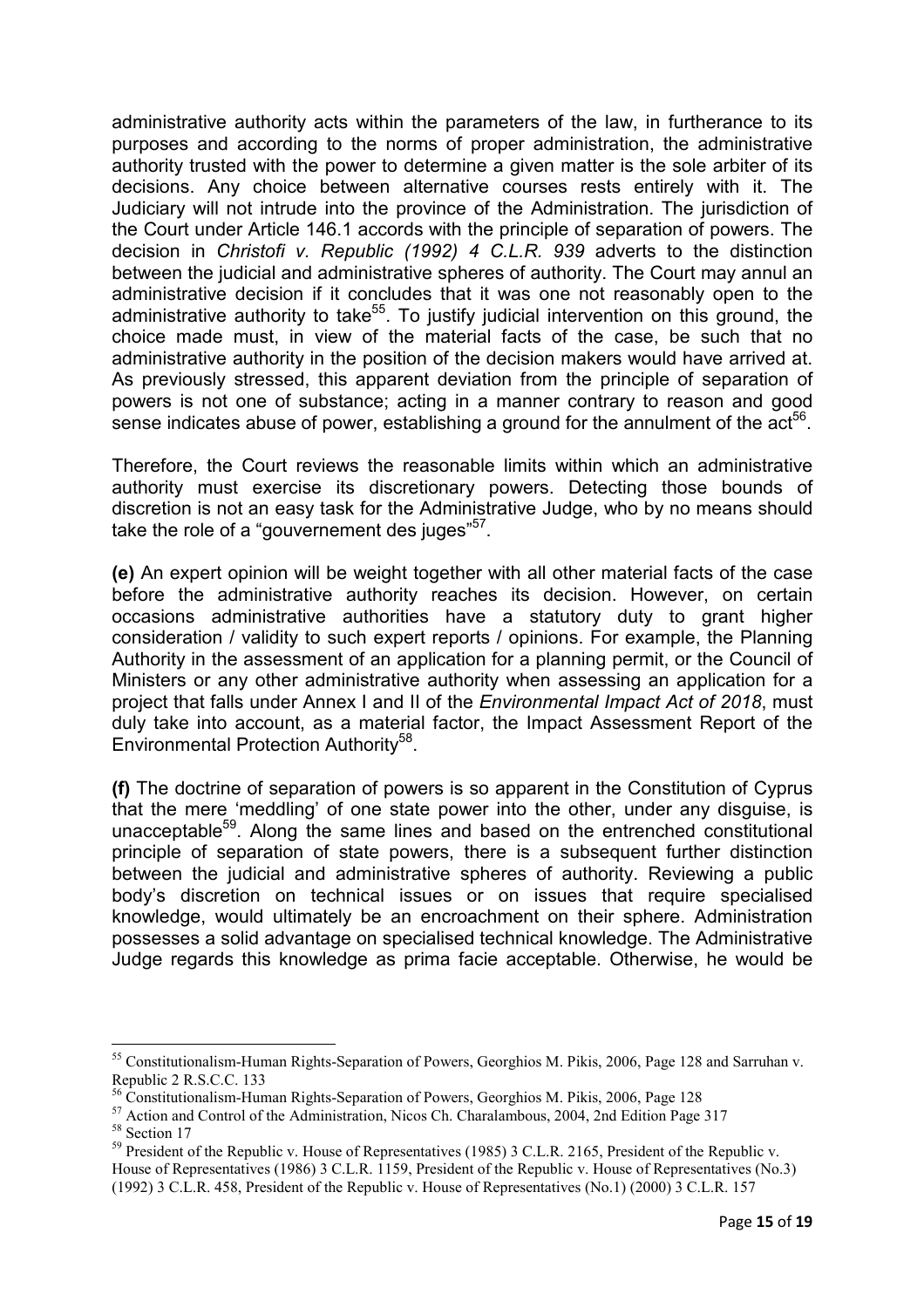taking up the role of the in line (hierarchical) supervisor of the administrative authority whose decision is under scrutiny<sup>60</sup>.

**8.** Article 146.1 of the Constitution provides as follows:

"The Supreme Court shall have exclusive jurisdiction to adjudicate finally on an appeal made against a decision of the Administrative Court which has exclusive jurisdiction to adjudicate on first instance on a recourse made to it on a complaint that a decision, an act or omission of any organ, authority or person, exercising any executive or administrative authority is contrary to any of the provisions of this Constitution or of any law or is made in excess or in abuse of powers vested in such organ or authority or person."

Subject to the Constitution, authority claimed by the administration must derive from the law. Administrative discretion must be exercised in a manner promoting the ends of the law and for the due enforcement or application of the law. Under Article 146.1, excess or abuse of power constitutes distinct grounds for the annulment of administrative decisions.

The review of the exercise of an administrative authority's discretionary powers and whether such discretion has been abused or not, concerns the following:

- whether there is a clear statutory empowerment of discretion to be exercised and its extent,
- whether the administrative authority has indeed exercised its discretion,
- whether discretion has been exercised after a due inquiry has been conducted on all material facts of the case and the administrative authority has evaluated and balanced all the facts of the case and no misconception as to the real and material facts of the case is manifested,
- whether the administrative authority exercised its discretionary powers correctly, without abuse and within the limits prescribed by the law, the Constitution and the general principles of administrative law  $61$ .

Please see Answer to Question 7 (c) and (d) of Part II for further details.

**9.** Not as far as it is known.

**10.** The Court will only intervene if after taking into account all the facts of the case, it concludes that the findings of the administrative body are not reasonably sustainable, or they result from an error of fact or law or are in excess of its discretionary powers<sup>62</sup>. The following cases illustrate the Courts' approach, as explained above:

In *Soliman v. Refugees Review Authority (2010) 3 C.L.R. 87, the applicant filed an* appeal against the decision of the Refugees Review Authority for rejecting his application for asylum. The Supreme Court held that the judiciary will not intervene l

<sup>60</sup> Abstract and Technical Definitions of Administrative Law, Evaggelia Koutoupa-Regkakou, 1997, Page 116 and FIRST ELEMENTS EUROCONSULTANTS LTD v. Republic, Revisional Appeal 34/2012, 15/12/2017 <sup>61</sup> Action and Control of Administration, Nicos Chr. Charalambous, 2014, 2<sup>nd</sup> Edition, Page 315

<sup>&</sup>lt;sup>62</sup> Republic v. Georghiades (1972) 3 C.L.R. 594, Yuri Kolomoets v. Republic (1999) 4 A C.L.R. 443, Holy Archbishop of Cyprus v. Republic, (2010) 3 C.L.R. 90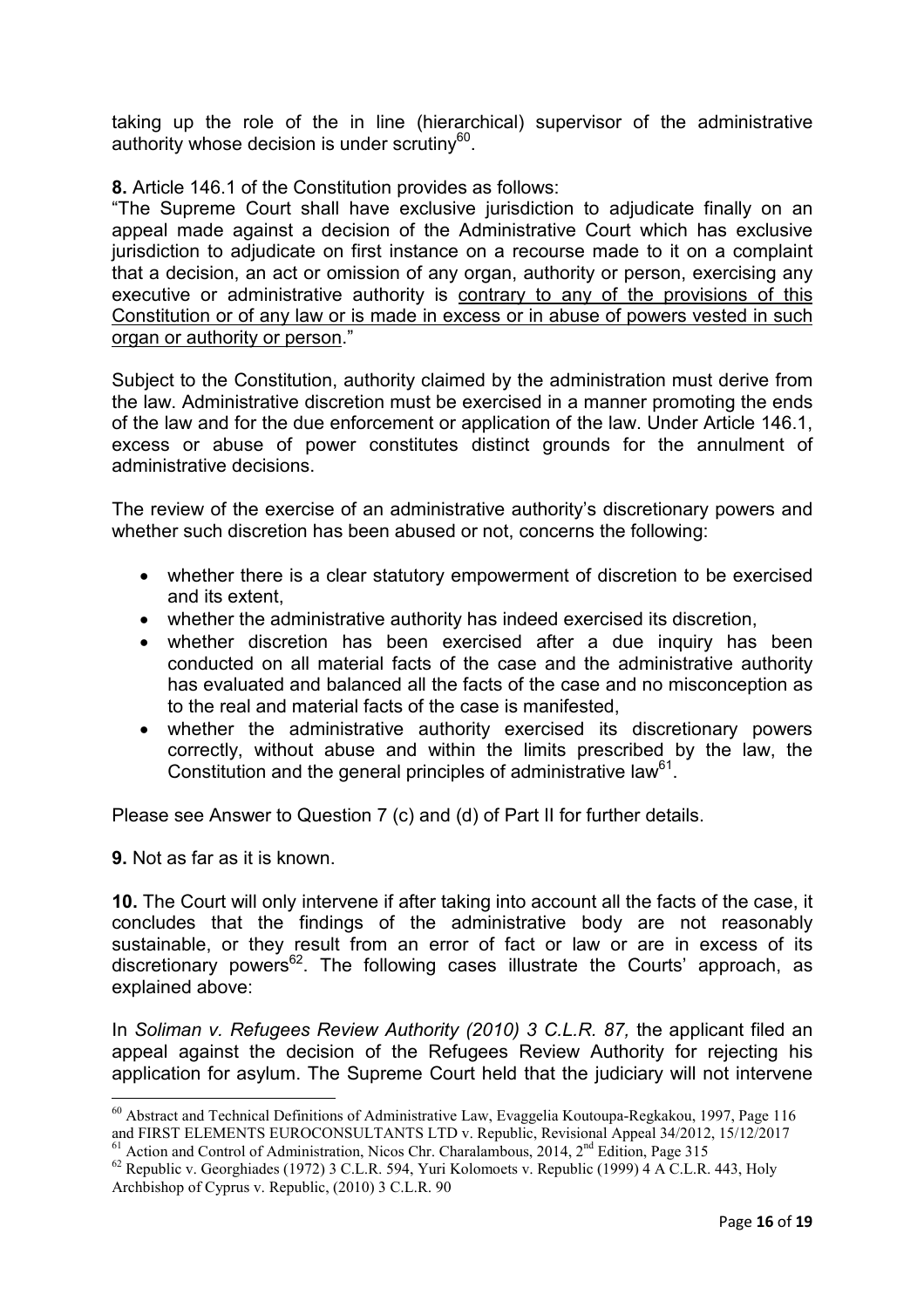with the merits of the exercise of an administrative authority's discretion. The competent authority was responsible to conduct and observe his interview and evaluate all the facts deriving from it. The Court will not take up the role of the administrative authority. As long as the administrative authority did not abuse its discretionary powers or acted under a misconception of material facts and its decision was a reasonable one to take, then the Court will not intervene with the decision of the body.

In the case of *Holy Archbishop of Cyprus v. Republic (2010) 3 C.L.R. 90,* the applicants filed an appeal against the decision of the administrative authority for rejecting their application to convert a piece of land (field) into a plot. The Supreme Court stated that it is settled precedent law that the Court will not interfere into the sphere of the administration, unless misconception of facts or law or abuse of powers has been proved. As a matter of principle, the evaluation of the facts by the administrative authority is not overturned if they are held to be within the limits of reason.

## **III- Case Study**

### **Initial case**

**1.** First of all, the Court will examine ex proprio motu, whether M, F and P have the required standing to seek judicial review contesting the decision. The prerequisites for the valid invocation of judicial review may be summarised as follows:

- (a) The pursuer must have an interest in the subject matter set down for judicial review, separate and distinct from the interest of the public or a section of it in the matter.
- (b) The interest must be directly as opposed to indirectly prejudiced, i.e. not as a reflection of prejudice to the interest of a third party.
- (c) The interest must be extant at the time the decision is taken by the administrative authority and must, as the case law establishes, subsist throughout the crucial stages of the proceedings, that is at the time the decision is taken, when recourse is filed to the Court and at the time judgment is delivered.
- (d) The interest of the pursuer must be adversely affected presently, that is at the time the decision is taken or the omission occurs in contrast to future likely prejudice.

P is the President of a Local Association for Preserving the Traditions. In the case of *Thanos Club Hotels and others v. ETEK (Cyprus Scientific and Technical Chamber) and others (2000) 3 C.L.R. 323, 337,* the full bench of the Supreme Court held that the Association "Friends of Akama $^{63}$ " had no standing and ruled the following: "First of all, an Association cannot have a higher legal status than individuals in relation to environmental concerns: the number of person that make up the Association is no factor to differentiate them, nor what the Association chooses to include as its purpose in its Articles of Association. If under such circumstances an individual has no legitimate interest then so does an Association as well....". P, therefore, has no legitimate interest (locus standi) to bring the recourse.

<sup>63</sup> A natural reserve area in Cyprus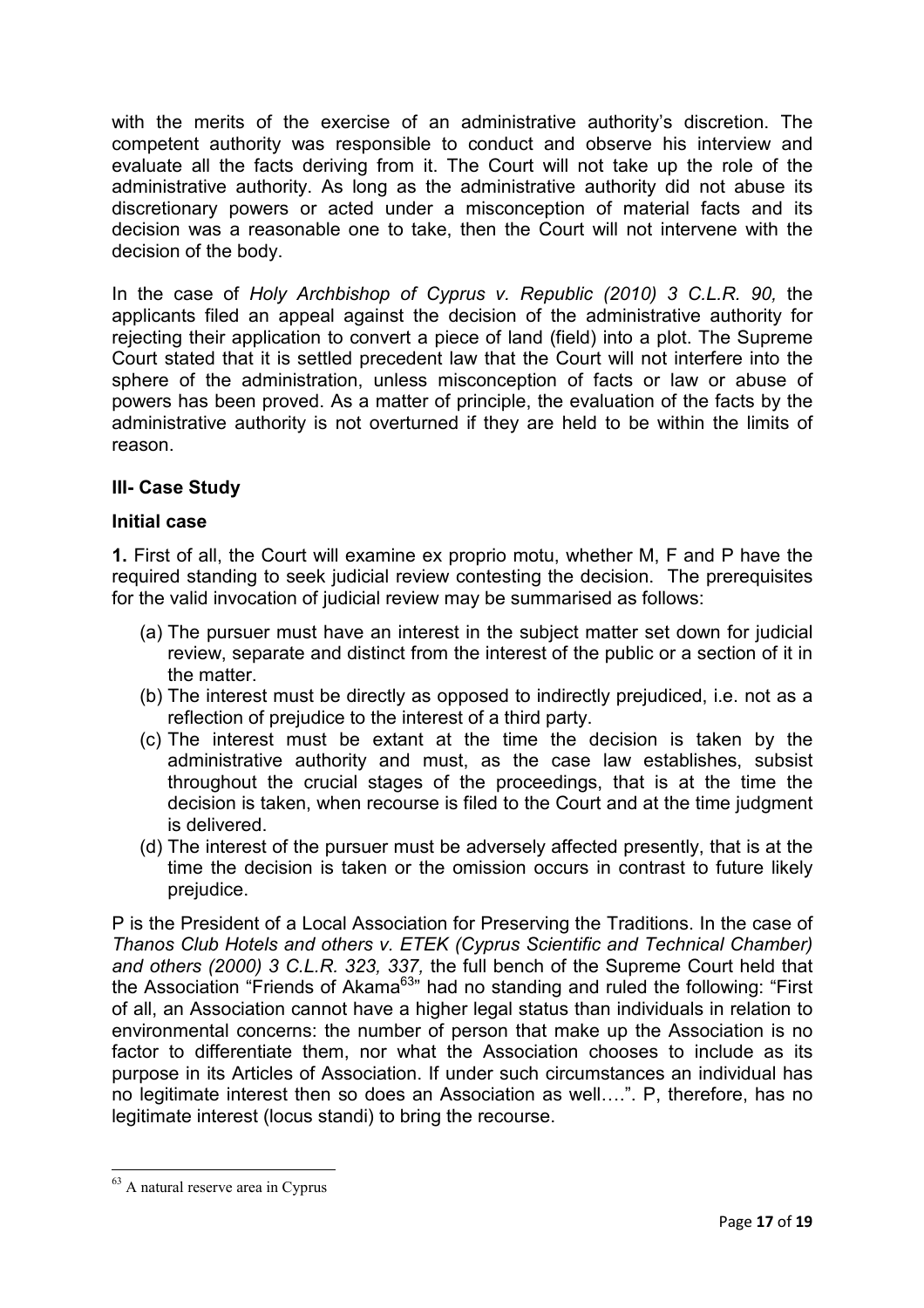F, on the other hand, has the required standing. In the same decided case referred to above, the plenary of the Court proceeded to add "...standing exists when an individual has the status of a close-by resident, that is if he lives in close vicinity. In such case, the environment is examined under the lens of the interest of the pursuer for the protection of his welfare and his property rights in the degree they are affected by the administrative decision".

M also has the required standing. As the municipality - the Local Authority of the district - its interest is legitimate in protecting the natural environment of its area and the general interests of its residents. In the case of *Republic v. Yeri Improvement Board (1998) 3 C.L.R. 210, 219,* the full bench of the Supreme Court, acknowledged a Local Authority's locus standi (legitimate interest). In that case the Local Authority contested an administrative decision on the ground that the natural environment was adversely affected. The plenary of the Court held that their interest was linked to the nature of the Local Authority's mission and hence its interest was legitimate.

**2.** Here, both standing and the time limit for challenging the decision will be examined by the Court on its own motion. O brought a recourse five (5) months after the final decision was taken. The Constitution of Cyprus introduces a strict time limit of 75 days, within which decisions of the Administration can be challenged by way of judicial review. The wording of Article 146.3 regulates in mandatory terms the time within which a recourse may be taken by a prejudiced party after gaining knowledge of the decision. The principles relevant to notification and the information necessary to fix an affected party with knowledge were reviewed in the case of *Papaioannou v. Republic (1982) 3 C.L.R. 103.* The following propositions were distilled:

(a) publication in the official gazette of the Republic when required by law sets in motion the time limit for making a recourse. If parties gain knowledge of the decision from any other source, prior to publication in the official gazette, time begins to run from that earlier date unless publication is an essential ingredient of the genesis of the act.

(b) notification whether through the official gazette or by any other means need not extend to every detail of the decision. Notification is valid "... so long as it adequately acquaints the party affected thereby of the result and the reasoning behind it...".

Furthermore, in *Neophytou v. Republic (1964) C.L.R. 280*, the Court underlined that "... provisions such as para 3 of Article 146, which limit the right of access to the Court, should be strictly interpreted and applied and in case of doubt should be applied in favour of and not against the citizen...". In the same spirit it was stressed in *Liveri v. Republic (1981) 3 C.L.R. 398* that any doubt as to notification or the adequacy of the information conveyed about the decision taken will be resolved in favour of the subject.

Following precedent law, O's recourse will not be ruled to be out of time, since the recourse for judicial review was lodged once the organisation gained knowledge of the contested decision.

O's standing will also be assessed by the Court ex proprio motu. It appears that O does not have the required legitimate interest to bring the recourse. As was the case with P, O is an organisation established for the protection of nature. The fact that S did not involve O in the administrative proceedings will not necessarily help O's action, since he does not have the required standing.